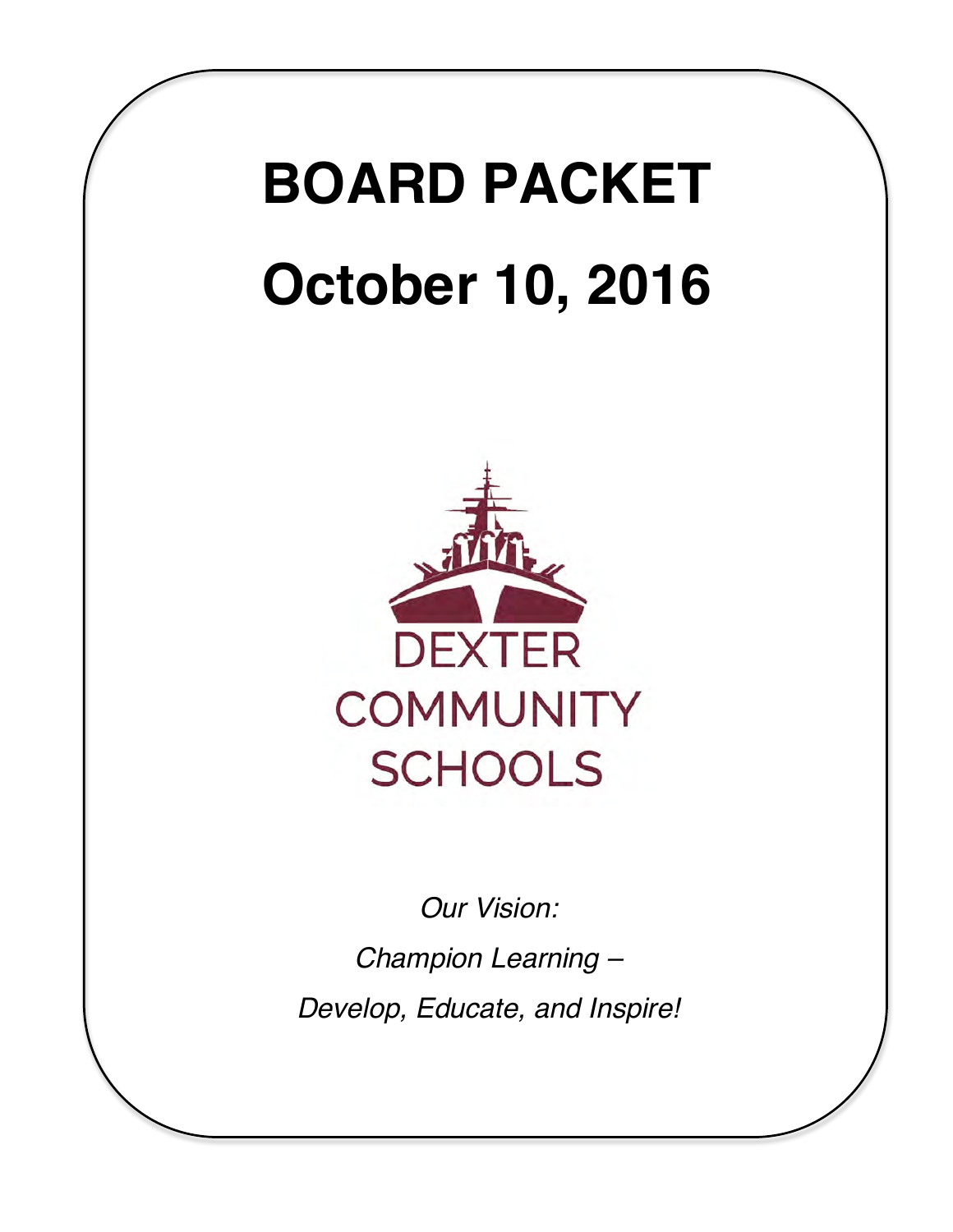

#### **BOARD MEETING AGENDA**

- **A. ROLL CALL PLANNED ABSENCES: NONE**
- **B. MEETING MINUTES & CLOSED MEETING MINUTES:** 9/19/2016
- **C. APPROVAL OF AGENDA**
- **D. SCHOOL PRESENTATIONS**: NONE
- **E. SUPERINTENDENT UPDATE**
- **F. STUDENT REPRESENTATIVES UPDATE**
- **G. PUBLIC PARTICIPATION:** *Persons who wish to address the Board may complete a Public Comment Card to be presented to the Board president at the beginning of the meeting. Each speaker is allotted a maximum of 5 minutes unless otherwise notified. Each speaker will be asked to announce his/her name and indicate if he/she represents any organization or agency. No person may speak more than once on the same subject during a single meeting. For further details see our policy on Public Participation at Board Meetings.*

#### **H. CONSENT ITEMS**

- 1. Personnel Resignations
- 2. Personnel \*Retirements
- 3. Personnel New Hires

#### **I. ACTION ITEMS**

- 1. AT&T Easements
- 2. Policy Updates Compliance Officers
- **J. DISCUSSION ITEMS**
	- 1. Enrollment
- **K. PUBLIC PARTICIPATION:** *See Policy 0167.3*
- **L. BOARD COMMENTS**
- **M. INFORMATION ITEMS** 1. Nice Job Notes
- **N. CLOSED SESSION: NONE**

#### **CALENDAR**

**\* Tuesday, October 11 – 11:00am** Policy Committee Meeting (Copeland) **\*Monday, October 24 – 7:00pm** Board Meeting (Creekside) **\*Monday, November 14 – 7:00pm** Board Meeting (Creekside) **\*Thanksgiving Break** November 24 & 25 **\*Monday, December 5 – 7:00pm** Board Meeting (Creekside)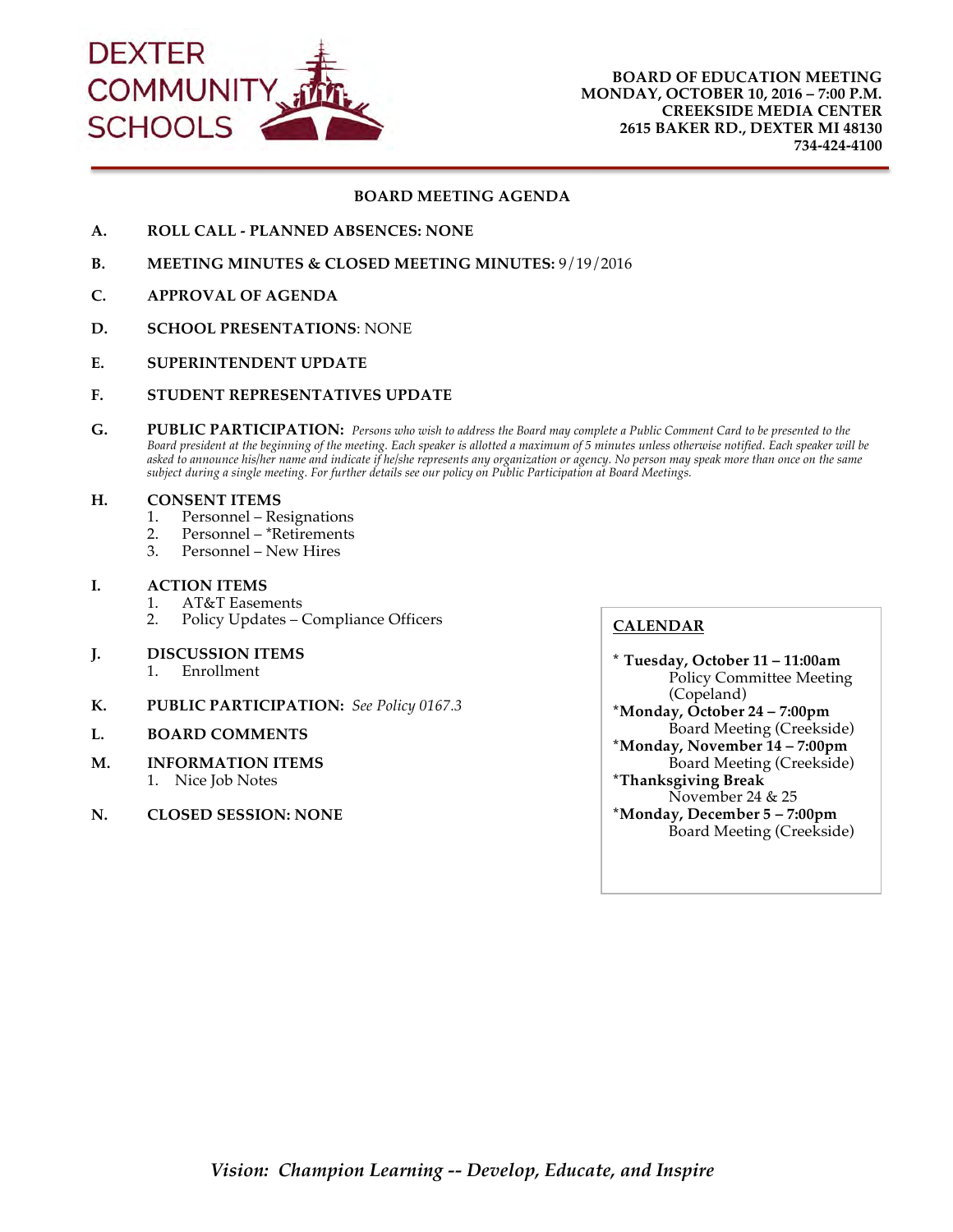## **BOARD NOTES OCTOBER 10, 2016**

#### **A. ROLL CALL**

#### **B. MEETING MINUTES & CLOSED MEETING MINUTES (9/19/2016)**

#### **C. APPROVAL OF AGENDA**

- 1. Approval of Agenda. Board policy provides that the Superintendent of Schools shall prepare an agenda for all Board meetings as directed by the President of the Board of Education.
- \* An appropriate motion might be, "I move that the agenda be approved as presented/amended."

#### **D. SCHOOL PRESENTATIONS: NONE**

#### **E. SUPERINTENDENT UPDATE**

#### **F. STUDENT REPRESENTATIVES UPDATE**

**G. PUBLIC PARTICIPATION:** *Persons who wish to address the Board may complete a Public Comment Card to be presented to the Board president at the beginning of the meeting. Each speaker is allotted a maximum of 5 minutes unless otherwise notified. Each speaker will be asked to announce his/her name and indicate if he/she represents any organization or agency. No person may speak more than once on the same subject during a single meeting. For further details see our policy on Public Participation at Board Meetings.*

#### **H. CONSENT ITEMS:**

- 1. Personnel Resignations. Your packet contains two resignation letters.
- \* An appropriate motion might be, "I move that the Board acknowledge the resignations of Amy Olmstead-Brayton and Jill Fawkes, both effective October  $14.$
- 2. Personnel Retirement. Your packet contains a notice of retirement long-time district employee and current Athletics Secretary Hope Lacombe, effective January 16, 2017.
- \* An appropriate motion might be, "I move that Board acknowledge the retirement of Hope Lacombe. "
- 3. Personnel New Hires. Your packet contains a letter of recommendation for hire from Kit Moran for the open French teacher position at Dexter High School.
- \* An appropriate motion might be, "I move that Jamie Aumend be offered a probationary teaching contract for the 2016-17 school year. "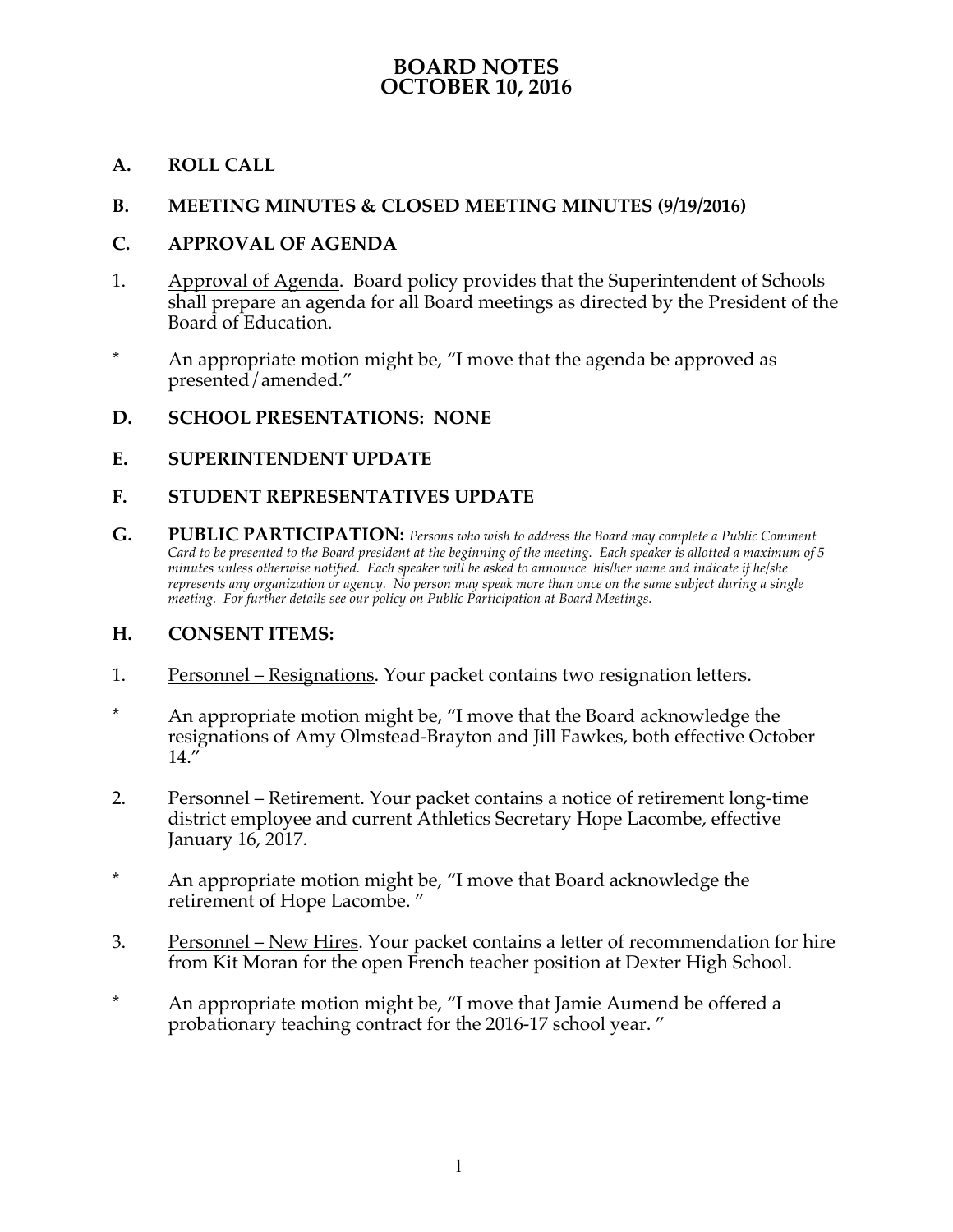## **BOARD NOTES OCTOBER 10, 2016**

#### **I. ACTION ITEMS:**

- 1. AT&T Easements: At the September 19, 2016 meeting, you had the opportunity to review and discuss two requested easements from AT&T for the Shield Rd. Bridge project. Language regarding repairs was added to the documents based on that discussion. This item is presented tonight for action.
- \* An appropriate motion might be, "I move that the Board approve the attached easements from AT&T."
- 2. Policy Updates Compliance Officers.

Your packet includes an executive summary from Superintendent Chris Timmis notifying the Board of the need to update the District Compliance Officers in Board Policies pertaining to anti-harassment and civil rights. Board Bylaw 0131.1 allows the Board to make technical corrections without going through the normal policy adoption procedures. These policies are attached for your review.

\* An appropriate motion might be, "I move that the Board of Education approve the Compliance Officer updates to the attached board policies."

## **J. DISCUSSION ITEMS:**

- 1. Enrollment: The Superintendent will update the Board on current and projected enrollment and associated space needs.
- **K. PUBLIC PARTICIPATION:** *See Policy 0167.3 for details.*

#### **L. BOARD COMMENTS**

#### **M. INFORMATION ITEMS:**

1. Nice Job Notes

#### **N. CLOSED SESSION: NONE**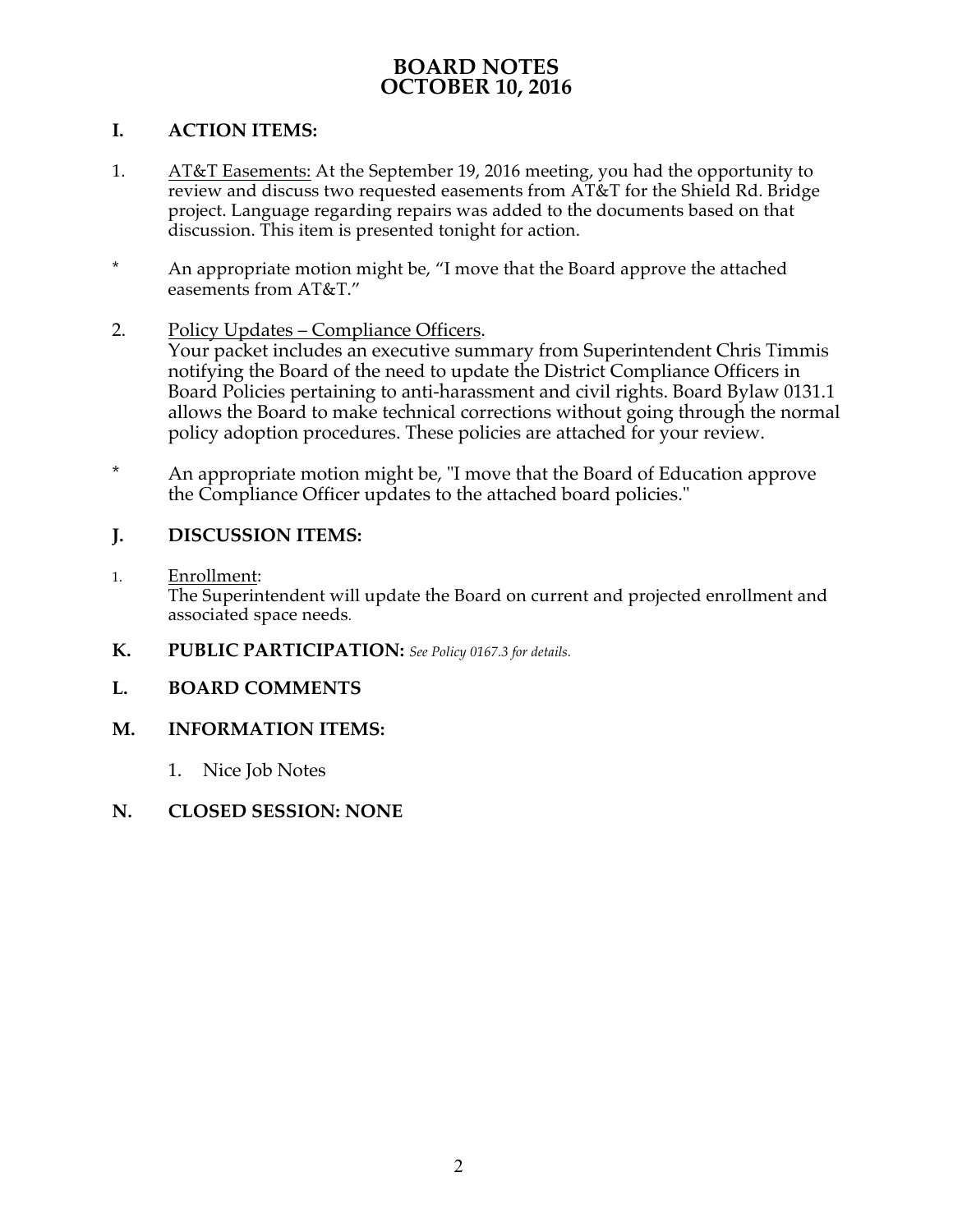#### **A. ROLL CALL**

**Members Present:** Ron Darr, Dick Lundy, Rob Mitzel, Barbara Read, Julie Schumaker, Michael Wendorf, Student Representatives Rylee Kim and Erin Evans **Members Absent:** Daryl Kipke **Administrative & Supervisory Staff:** Barb Santo, Mollie Sharrar, Chris Timmis, Hope Vestergaard **D.E.A.:** Jessica Baese **D.E.S.P.A.:** Rich Wines **Transportation:** none **Press:** Sean Dalton **Guests:** Terry Major, Phyllis Risdon, Marlo Rojeck, Geraldine Stosick

The meeting was called to order at approximately 7:05pm by Board President Michael Wendorf.

#### **B. MEETING MINUTES**

The Board reviewed meeting minutes from 8/22/2016 and 8/26/2016, as well as closed minutes from  $8/22/2016$ .

A motion was made by Dick Lundy and seconded by Rob Mitzel to approve the meeting minutes of 8/22/2016 and 8/26/2016 as well as the closed minutes of 8/22/2016. **Motion Carried (unanimous).** 

#### **C. APPROVAL OF AGENDA**

Board policy provides that the Superintendent of Schools shall prepare an agenda for all meetings as directed by the President of the Board of Education.

A motion was made by Dick Lundy and seconded by Julie Schumaker to approve the agenda as presented. **Motion Carried (unanimous).** 

#### **D. SCHOOL PRESENTATIONS**

Executive Director of Curriculum and Strategic Initiatives Mollie Sharrar shared results of the 2016 M-STEP testing. Her slide show presentation is available on our website at **www.dexterschools.org/boepresentations.**

#### **E. SUPERINTENDENT UPDATE**

Superintendent Chris Timmis updated the Board on several items:

- 1. Homecoming is this week; parade leaves the HS at 1:30pm.
- 2. The WISD Common Calendar has been settled through 2022. Spring Break will be moved to start the last Monday in March to avoid bumping up against the SAT testing.
- 3. Dr. Timmis will be meeting with EMU regarding our international programs.
- 4. He will be attending the MASA conference this week.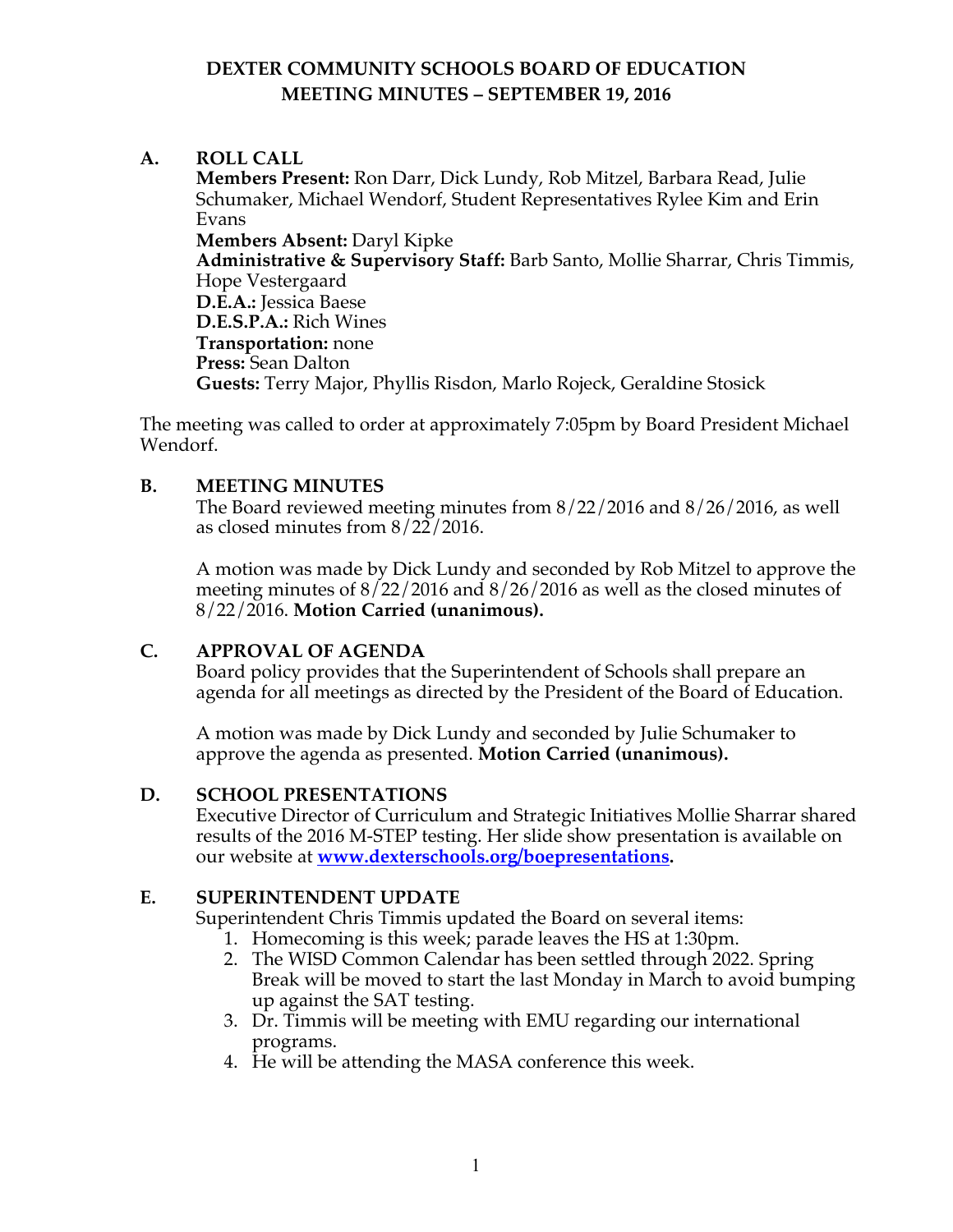- 5. The proposed October camp for fourth grade Chinese students will be pushed back to February.
- 6. Creekside had their Base Camp parent meeting last week, Creekside will this week. Training for staff is ongoing.

#### **F. STUDENT REPRESENTATIVES UPDATE**

Erin Evans updated the Board on Homecoming activities. The theme is "Cities of the World" and the classes are decorating floats for their own cities. Erin also noted there are 40 junior IB students and they are learning to navigate the new grading scale, etc. College visits are beginning at Dexter High School as well.

#### **G. PUBLIC PARTICIPATION**

Dexter Community Band member Phyllis Risdon shared news and handouts of the band's recent trip to Ireland and gave a brief history of the DCB's presence in Dexter.

#### **H. CONSENT ITEMS**

1. Personnel – New Hires

The Board reviewed letters of recommendation for hire from Bates Principal Ryan Bruder and Special Education Director Anne Nakon for open positions at Bates, Cornerstone, Wylie, and Creekside.

The Board offered Jennifer Porcaro (School Psychologist – Cornerstone and Wylie) and Elizabeth Berghorst probationary teaching contracts for the 2016-17 school year.

#### 2. August Budget Report

The board received the financial report for August 2016.

Dick Lundy made a single motion to approve all consent items and Ron Darr supported the motion. **Motion Carried (unanimous).** 

#### **I. ACTION ITEMS**

#### 1. Certify MASB Delegates.

Dick Lundy made a motion that Rob Mitzel, Barbara Read, and Julie Schumaker be certified to represent the Dexter Community Schools Board of Education at the 2016 MASB Delegate Assembly, in the event that they choose to attend. Julie Schumaker supported the motion. **Motion Carried (unanimous).**

#### 2. Board Member Attendance at MASB Fall Conference.

Dick Lundy made a motion that the Board of Education approve travel expenses for interested board members to attend the MASB Conference in Detroit this November, including registration, hotel (if needed) meals, mileage, and any other necessary expenses not listed here. Ron Darr supported the motion. **Motion Carried (unanimous).**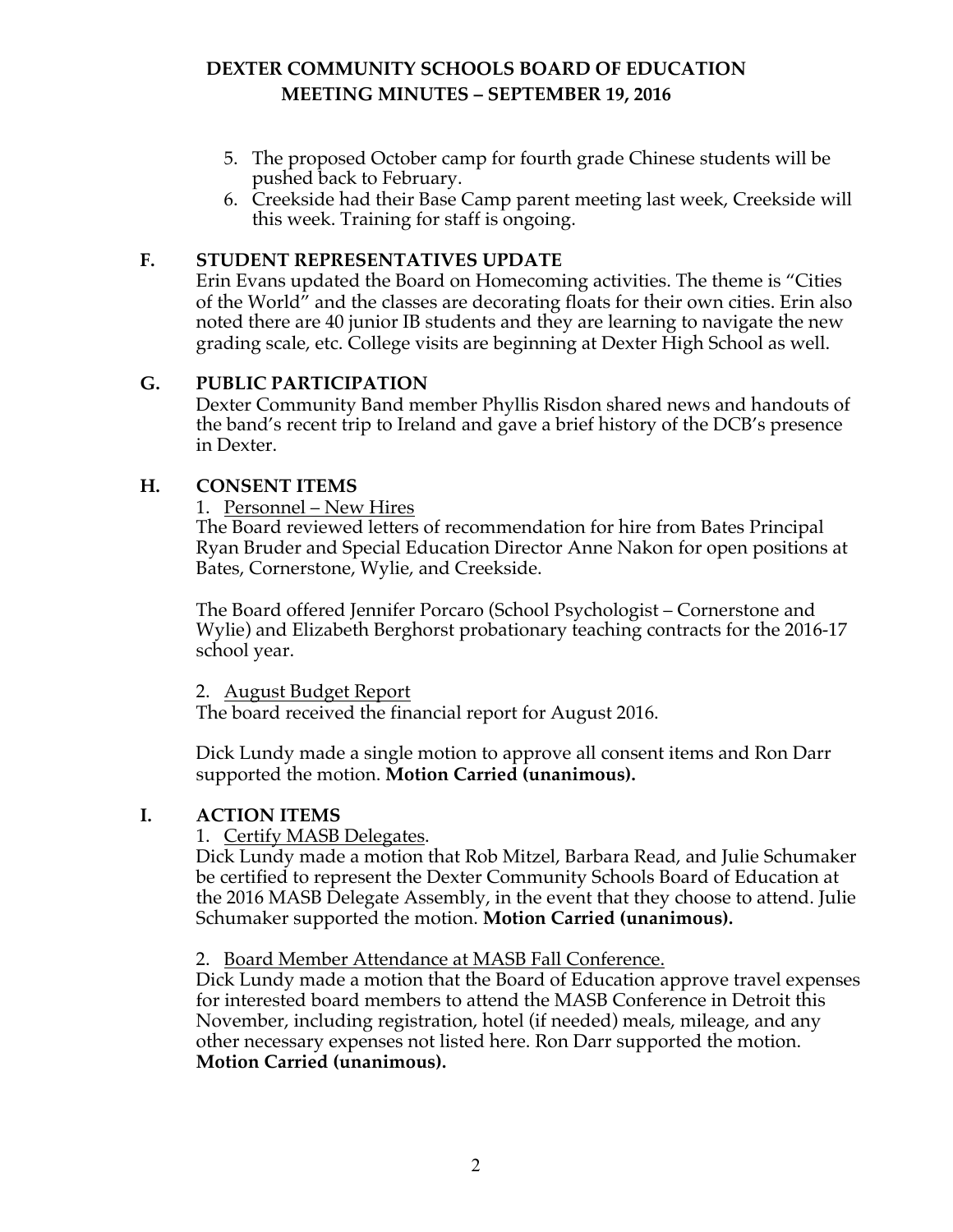#### **J. DISCUSSION ITEMS**

1. June Budget Report.

Chief Financial Officer Sharon Raschke shared the June 2015 Budget Report with the Board.

2. Financial Results – Fiscal Year-End 2015-16

The board discussed the year-end financial report for 2015-16. It was noted that the net revenue over expenses was \$18,000, an incredibly small margin which would indicate a carefully managed budget. Dick Lundy noted with frustration the fact that approximately 22 to 23 cents of each dollar the district spends goes to the state retirement fund, spending which districts have no input on and no control over.

Board members discussed the progress of Community Education/Community Services toward reducing their deficit. Board members discussed long-term athletic facility needs as well.

3. Year-End Fund Balance 2015-16/Fund Balance Classifications 2016-17. Finance Committee Chair Julie Schumaker explained the committee's reasoning for their 2016-17 fund balance classifications.

4. AT&T Easements.

Superintendent Chris Timmis explained AT&T's request for two easements for their cables to the High School that will be affected by the Shield Rd. bridge project. He noted that the easements will need to include language regarding repairs.

#### **K. PUBLIC PARTICIPATION** – NONE

#### **L. BOARD COMMENTS**

- 1. Julie Schumaker shared several items:
	- Two Dexter High School students were selected as National Merit Scholar finalists: Philip Rabideau and Matthew Sinelli.
	- The Washtenaw Association of School Boards met recently and are proposing a retreat in January to discuss something similar to the Kalamazoo Promise for Washtenaw County.
	- There will be two legislative relations meetings in October and November.
	- MASB will hold the CBA 101 class December  $10^{\text{th}}$ .

Dr. Schumaker also expressed interest in classroom visits, particularly classrooms that are participating in the Base Camp program.

- 2. Ron Darr reminded the Board that DHS's marching band will be participating in the Chelsea Band festival on Wednesday, Sept. 21<sup>\*</sup> at 7pm.
- 3. Rob Mitzel noted that Seventh grade camp was great, good weather, great effort by staff & volunteers.

#### **M. INFORMATION ITEMS**

- 1. Nice Job Notes
- 2. Finance Committee Minutes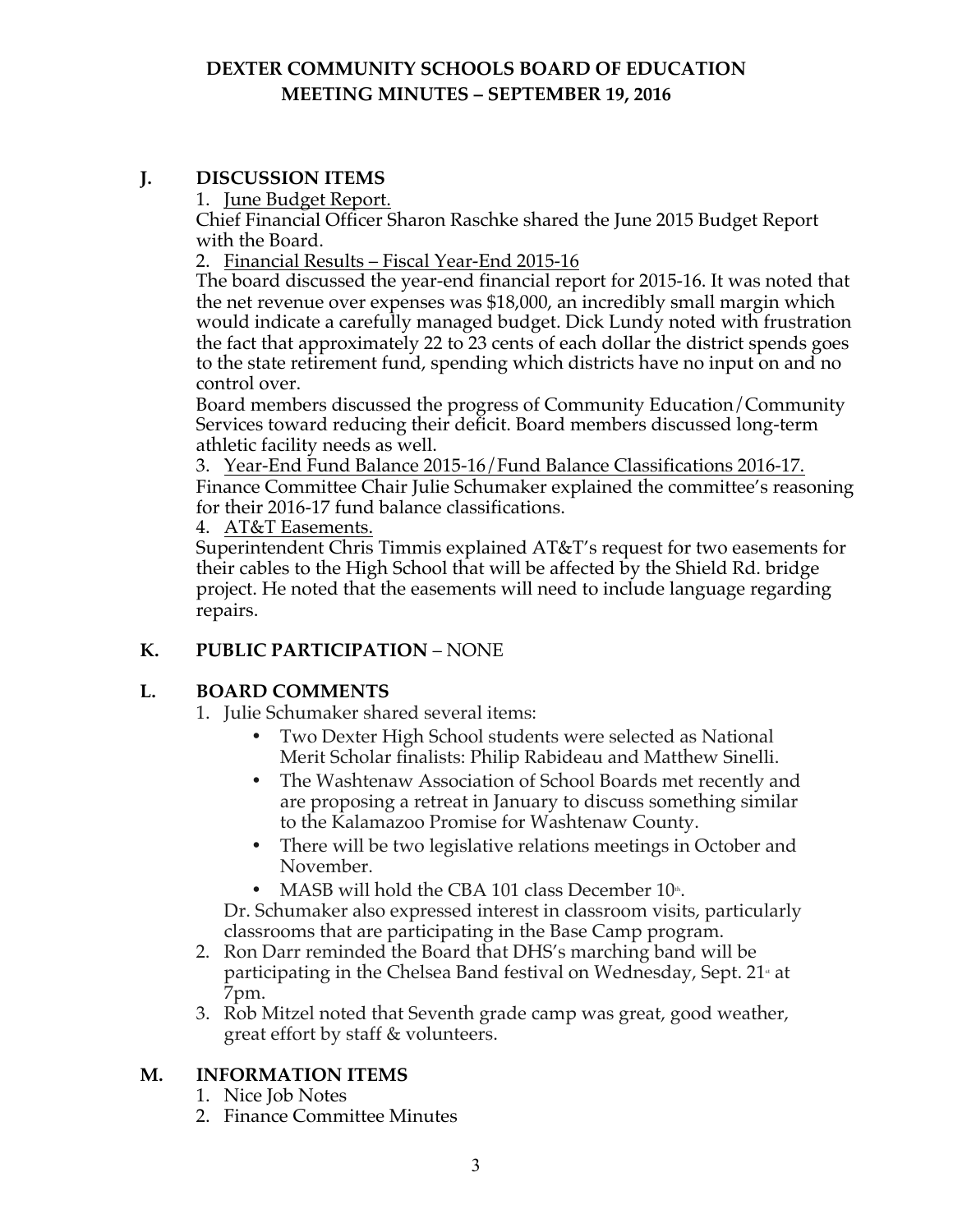A motion was made by Dick Lundy and seconded by Ron Darr that the Board of Education move into executive session at approximately 8:37pm for the purpose of discussing the Superintendent's Quarterly Evaluation. **Majority Vote. Motion Carried (unanimous).** 

#### **N. CLOSED SESSION**

1. The Board of Education discussed the Superintendent's Quarterly Evaluation.

A motion was made by Dick Lundy and seconded by Ron Darr that the Board return to open session at approximately 9:15pm. **Motion Carried (unanimous).** 

A motion was made by Dick Lundy and seconded by Ron Darr to adjourn the meeting at approximately 9:16pm. **Motion Carried (unanimous).** 

MINUTES/hlv

Ron Darr, Secretary Board of Education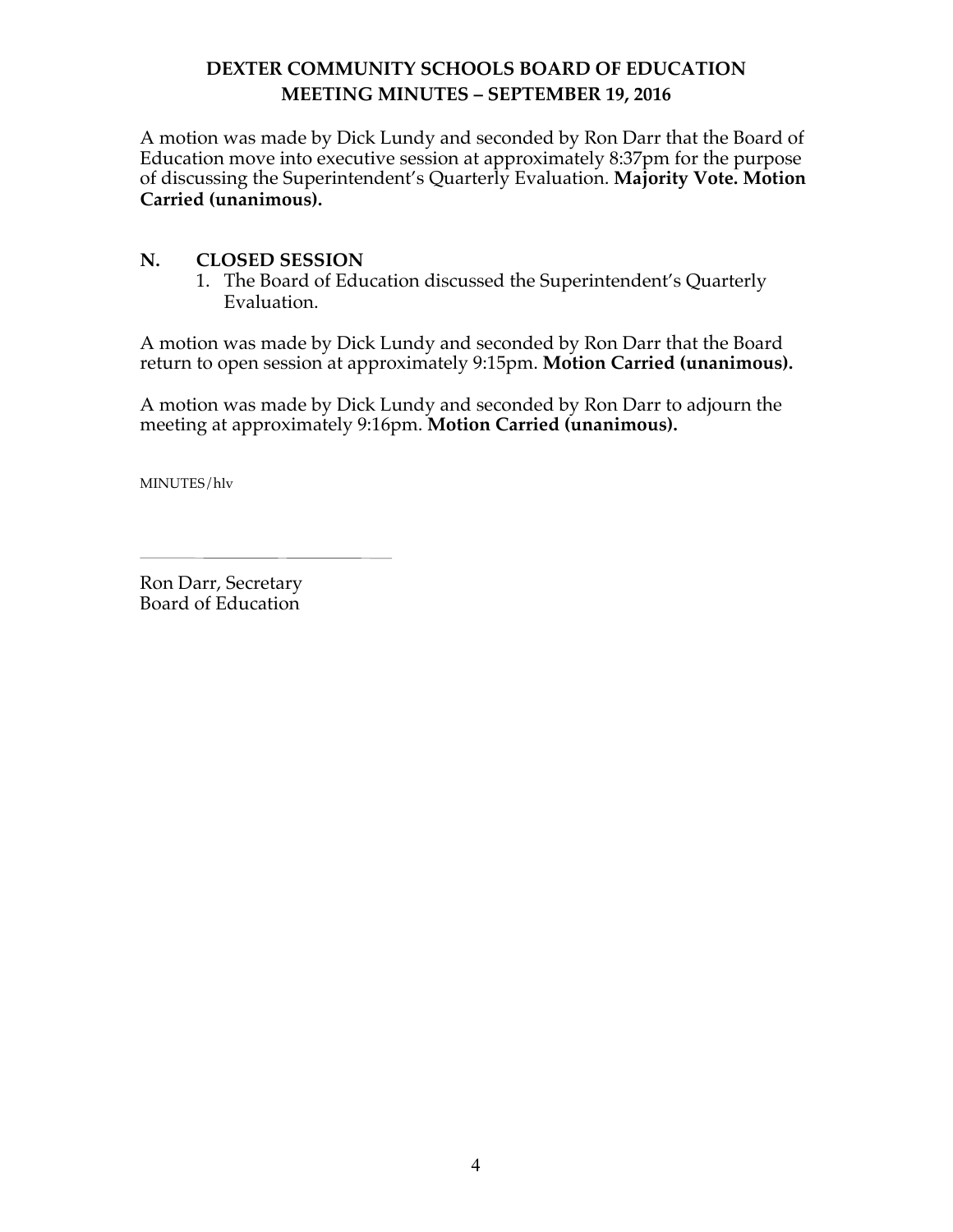## Amy Olmstead-Brayton

(contact info redacted)

September 29, 2016

William Moran 2200 N Parker Rd Dexter, MI 48130

RE: Letter of Resignation

Dear Mr. Moran,

This letter is to formally notify you of my official date of resignation. As you know I have accepted a new position with the Washtenaw Intermediate School District/Livingston Educational Service Agency. I, therefore, intend to resign from my position as French teacher at Dexter High School.

My final date of employment will be October 14, 2016. Please let me know if I can be of assistance during this transition.

Sincerely yours,

Amy Olmstead-Brayton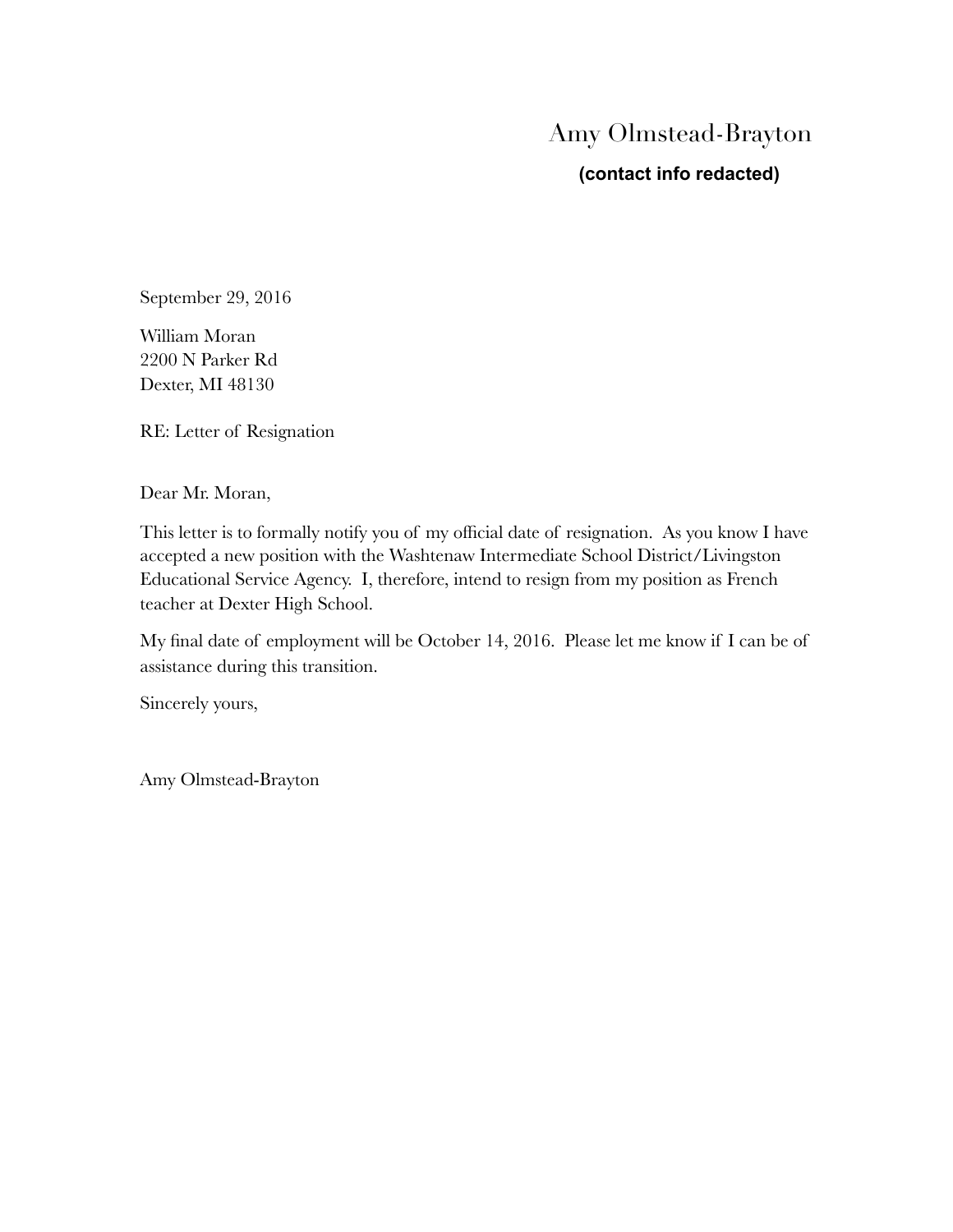October 3, 2016

To Whom It May Concern:

On Friday September 30, 2016 I was offered and accepted a position with Livonia Public Schools. It is my intent to leave Dexter Community Schools and the special education position at Bates Elementary School and I thereby resign from my current position. I will work with the school administration and the special education team to develop a plan for my departure to ensure the needs of the school and students are met. I will communicate the date for my departure once this information has been obtained following the screening procedure for staffing through Livonia Public Schools.

Please contact me should further information be required.

Thank you,

Jill Fawkes

# (734) 516-3059 **(contact info redacted)**

#### **Modification to Letter:**

My resignation will be effective as of the end of the work day on Friday, October 14, 2016.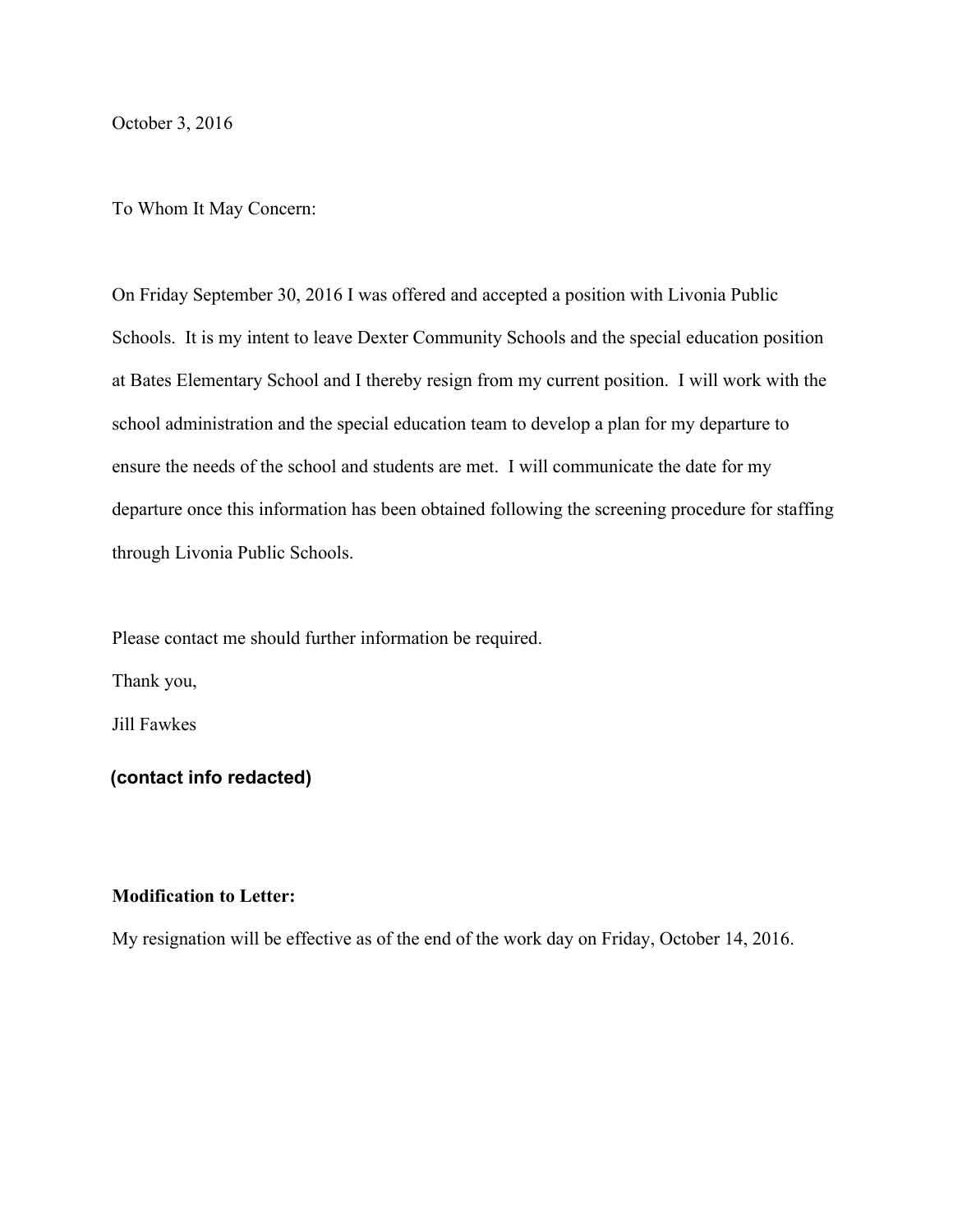September 22, 2016

To Dexter Community Schools;

This letter is to let you know I will be retiring as of January 16, 2017 at the end of the workday.

I came to Dexter 16 years ago in November and have enjoyed all of the students, parents and staff I have gotten to know. Made lifelong friendships that will always be with me in my heart when I am not with them.

My first 9 years working in transportation did have a few ups and downs; I have learned a lot from everyone I worked with in that department. The last 5 years here in the high school athletic department has been very busy, but everything I do is for the students here in Dexter to help them succeed. I enjoy having the athletes come in to see me and let me know what they are planning on doing for college, what their team did at yesterdays event or just to say hello.

That is what I will miss the most when I retire.

But for myself I will be in Florida during February and March and have an Alaskan cruise set up for August; a lot of traveling with our 5<sup>th</sup> wheel and spending as much time as I can with my 4 grandchildren.

Thank you for all the opportunities Dexter Community Schools has given me.

Hope LaCombe **Athletic Secretary** Dexter High School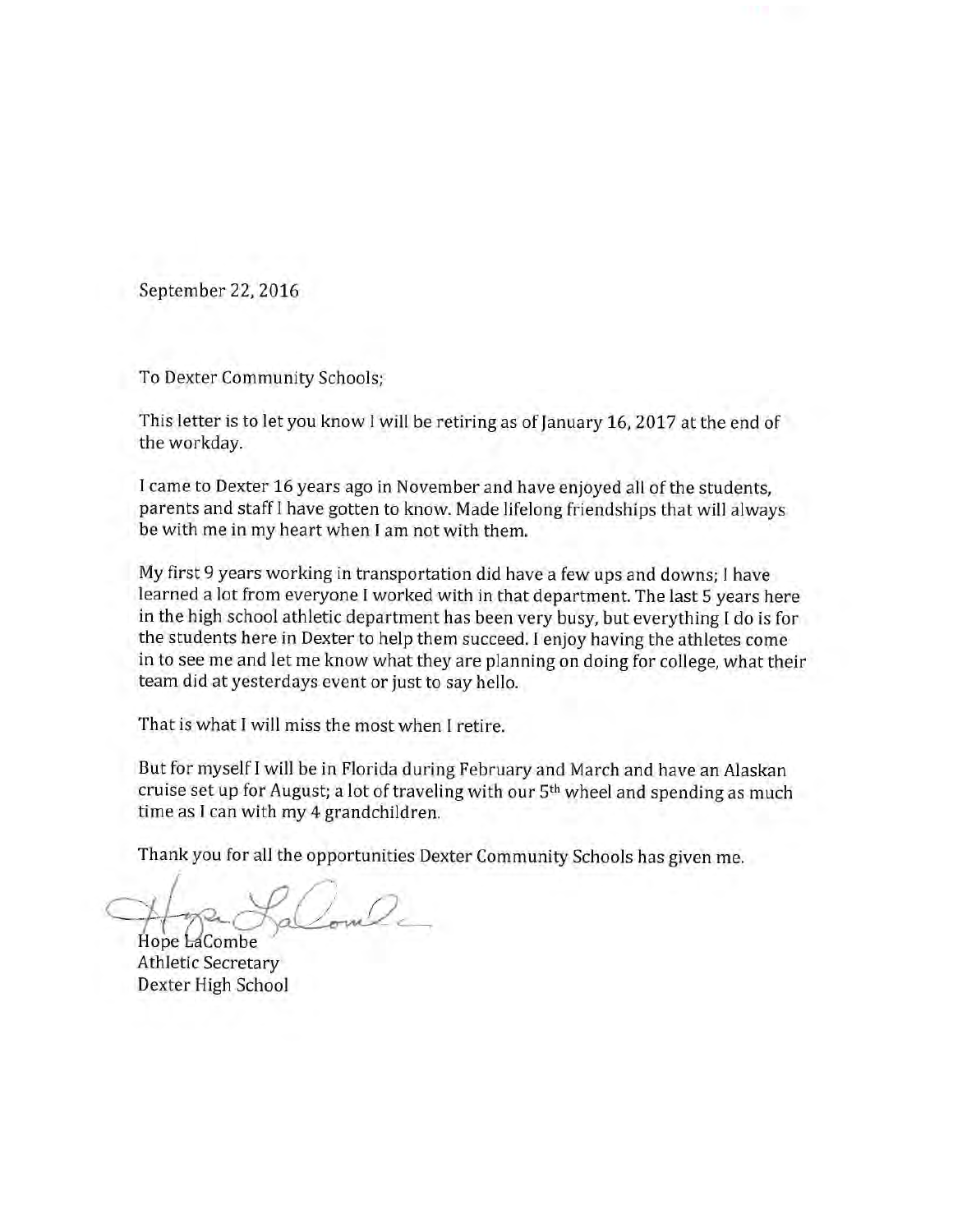

DEXTER HIGH SCHOOL 2200 N. PARKER RD. Dexter, MI 48130 (734) 424-4240 email: moranw@dexterschools.org email: wallsk@dexterschools.org email: koenigk@dexterschools.org

**William Moran** Principal

**Karen Walls** Assistant Principal

**Ken Koenig** Assistant Principal

October 7, 2016

Dear Mr. Wendorf:

A committee of staff from Dexter High School interviewed six candidates for the 1.00 French position. By unanimous consent the committee chose Ms. Jamie Aumend as the new French teacher. I have checked her references and support their decision. Ms. Aumend has been contacted and looks forward to being a part of Dexter High School.

Professionally yours,

## *William C. Moran*

William C. Moran Principal Dexter High School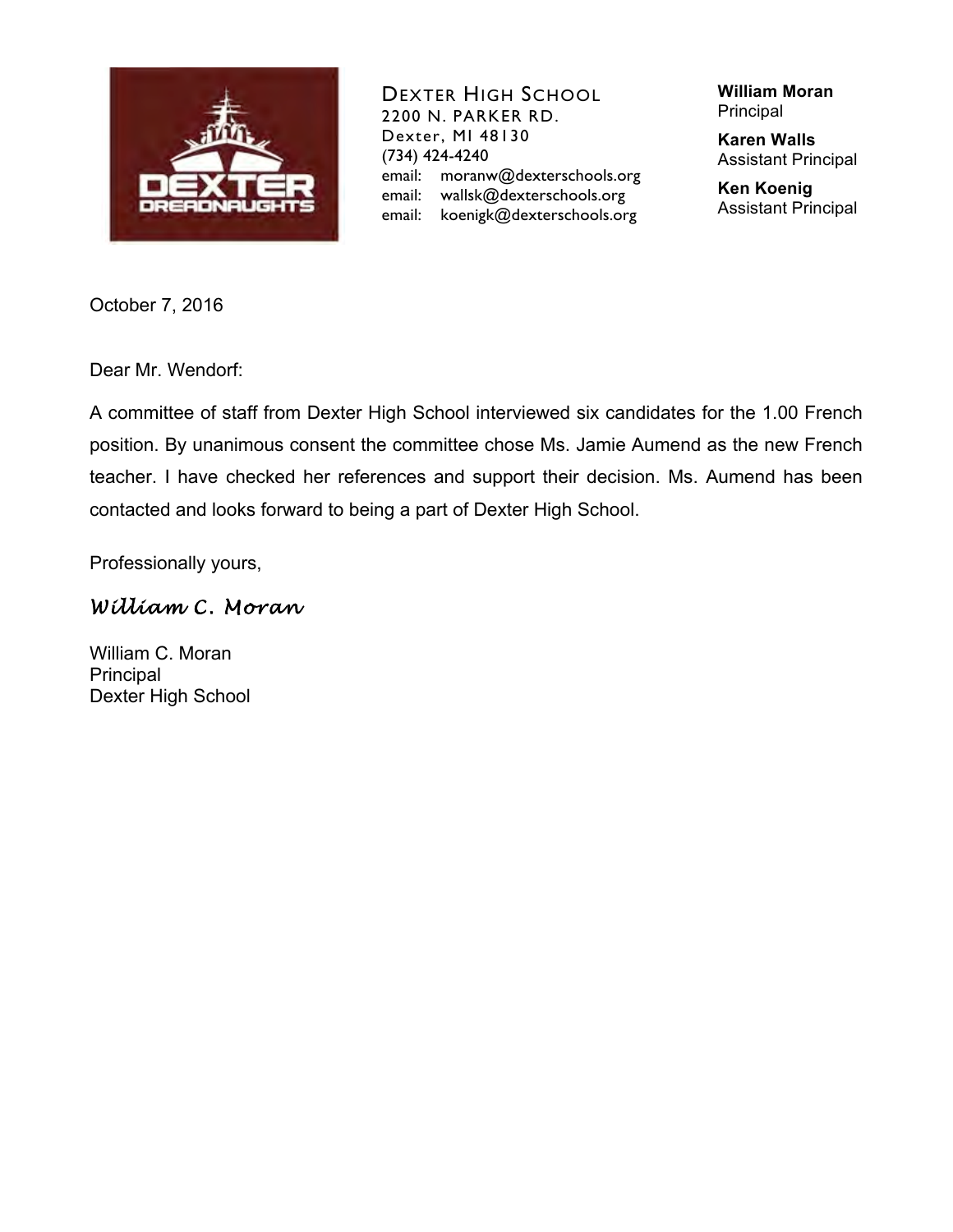## *JAMIE A. AUMEND 828 Earhart Rd., Ann Arbor, MI 48105*  **(contact info redacted)***734.904.4496*

*seeking a position as*

# *Teacher*

## Of French Language, Literature and Culture at the Secondary Level (Grades 6 – 12) *Experienced*, *Effective, Passionate, Dynamic, Goal-Oriented*

#### **PHILOSOPHY OF EDUCATION**

As an educator, my responsibility is to model and instill in my students

- The desire to learn and master, as well as the motivation and skills to do so;
- The will to think independently and utilize higher level thinking skills;
- The desire to engage in risk-taking as a learning strategy; and,
- Respect for self and others without malice or bias.

#### . **CORE STRENGTHS**

- Immersion teaching in the French language and culture
- Foster learning & engagement of all students by employing a variety of teaching methods and multiple intelligence learning
- Develop and implement sequential, multi-grade curriculum
- Personable, articulate and professional; energetic, organized and positive
- Adapt quickly to challenges and changing environments
- Communicate effectively with students, parents, staff and administrators

#### **EDUCATION**

- POST-GRADUATE: *Eastern Michigan University, Ypsilanti, MI* 2012 Present Pursuing a Master's Degree in French Language, Literature & Culture Estimated year of completion: 2018
- MASTER IN THE ART OF TEACHING, *Marygrove College, Detroit, MI* 2005 Primary focus on Curriculum Development, pedagogy and multiple intelligences
- BACHELOR OF SCIENCE IN SECONDARY EDUCATION, Central *Michigan University,* 1996 *Mt. Pleasant, MI* Major – French Minor - Mathematics

#### **HONORS**

- Golden Key National Honor Society
- Pi Delta Phi (National French Honorary Society)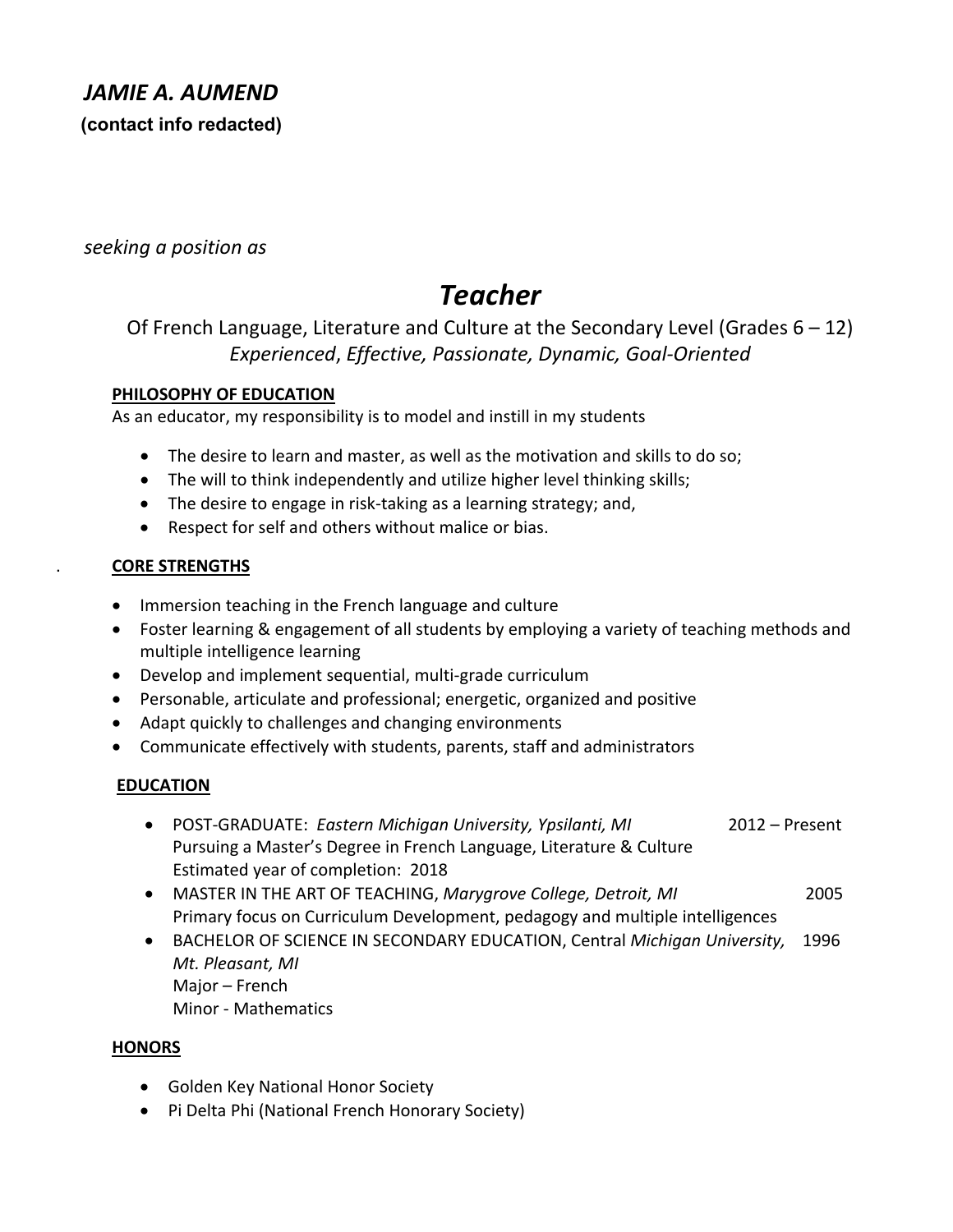#### **CONFERENCES**

| • Accelerating your students communicative proficiency, Sterling Heights, MI<br>• ACTFL National Conference (Presenter), San Antonio, TX | March, 2015<br>November, 2014 |  |  |
|------------------------------------------------------------------------------------------------------------------------------------------|-------------------------------|--|--|
| • MIWLA conference, Lansing MI, (Presenter), Lansing MI                                                                                  | October, 2014<br>2014         |  |  |
| • Enriching World Language Instruction, Bureau of Educational Research, Livonia, MI                                                      |                               |  |  |
| • "Impact of Colonialism and post-Colonialism on Women's Lives from 1600s to Present,                                                    |                               |  |  |
| International Institute of Social History, Amsterdam, Netherlands                                                                        | 2013                          |  |  |
| • Le Seminaire de français de Chicago #2, Consulate General of French in Chicago                                                         | 2011                          |  |  |
| 36-hour Conference on French Language and Culture                                                                                        |                               |  |  |
| • "Atelier de grammaire-niveau B1" (Alliance Française), Paris, France                                                                   | July, 2010                    |  |  |
| • Michigan Foreign Language Annual Conferences                                                                                           | 2005 - 2009                   |  |  |
|                                                                                                                                          |                               |  |  |
| <b>LICENSE &amp; CERTIFICATION</b>                                                                                                       |                               |  |  |
| Michigan Secondary Professional Educator Certificate:<br>Mathematics 6 - 12<br>French 6 - 12                                             |                               |  |  |
| "Using the Internet to Enhance Your Foreign Language Instruction"<br>Bureau of Education & Research                                      | <b>March 2000</b>             |  |  |
| Michigan Foreign Language Conference                                                                                                     | $1995 - 2000$                 |  |  |
| Certified Coach by the American Coaching Effectiveness Program                                                                           | 1994                          |  |  |

Certified Basic Foil Instructor by United States Fencing Association 1994

#### **PROFESSIONAL EXPERIENCE**

| SECONDARY (MIDDLE AND HIGH SCHOOL) FRENCH TEACHER                                            | 2002 - 2016 |
|----------------------------------------------------------------------------------------------|-------------|
| SALINE AREA SCHOOLS, Saline, MI                                                              |             |
| Saline Middle School: Taught French 1A & 1B, 7 <sup>th</sup> & 8 <sup>th</sup> Grade Algebra | 2002-2010   |
| Saline High School: Taught French I - V and Conversational French (2010 - Present)           | 2008-2016   |
| University Dual Enrollment French Class: EMU French 122                                      | 2014-2016   |

- Collaborated with colleagues to standardize and align MS and HS French curricula
- Split between MS and HS 2008-2010
- Co-chair of MS Language Department 2009-2010
- Served on Saline's District-wide Love of Language Committee
- Class of 2014 Advisor (2 years)
- Revived the French Club after a 10-year hiatus
- Coordinated student exchange program for Saline students and local hosting of French counterparts since 2005, resulting in 8+ trips to France
- Liaison between Saline High School and Eastern Michigan University to offer dualenrollment EMU French course 2013-2016
- Quebec Trip coordinator since 2012
- Downhill Ski Club Advisor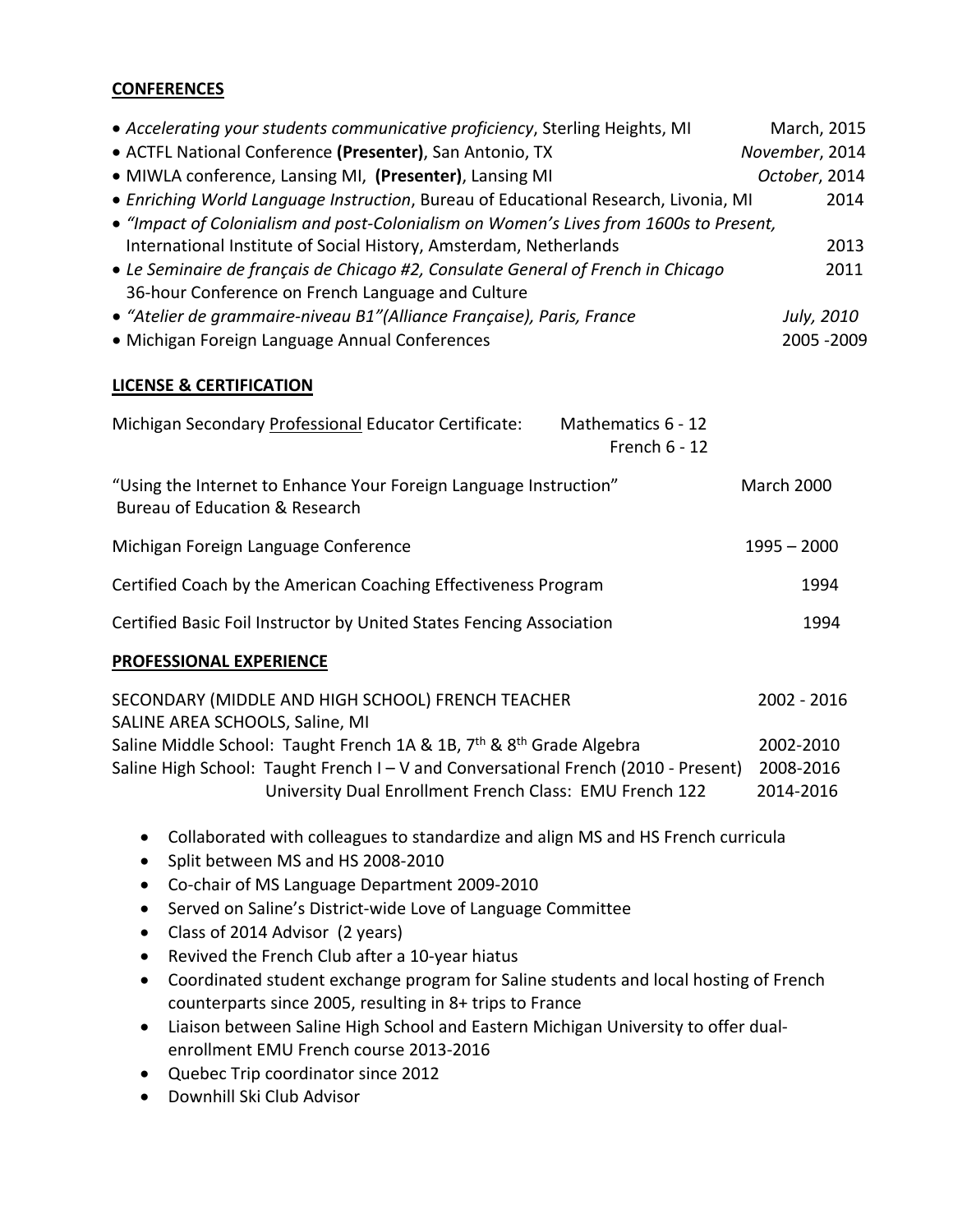US TEACHER-SCHOOL LIAISON 2012 – Present *FRENCH-AMERICAN STUDENT EXCHANGE PROGRAM*, Jackson, MI & Lyon, France • Arrange & oversee transportation, itinerary and accommodations for groups of American and French students. • Accompany student groups on travel abroad • Facilitate communication between US and French counterparts • Help schools set up and run their student exchange programs • Recruit new US schools into the program ENGLISH ASSISTANT 2001 - 2002 *LYCEE AMIRAL RONARC'H* Brest, France • Taught Conversational English/American Culture classes to French students in  $10^{th} - 12^{th}$ grades. • Taught English for Business to community college students INSTRUCTOR 2000 - 2001 *SYLVAN LEARNING CENTER*, Brighton, MI • Tutor students of all ages in Math, Reading, Study Skills, Writing Skills • Taught ACT Preparation HIGH SCHOOL FRENCH TEACHER 1997 – 2000, *CHARLEVOIX HIGH SCHOOL*, Charlevoix, MI  $\bullet$  Taught French  $I - IV$ • Coordinated 15-day study abroad program to France • French Club Advisor • Sophomore Class Advisor • Marching Band Drill Instructor & VP of the Band Boosters • Member of the NCA Technology Committee FRENCH, MATHEMATICS AND FENCING TEACHER1996 – 1997 *BIG RAPIDS MIDDLE SCHOOL*, Big Rapids, MI • Taught  $6<sup>th</sup>$  Grade French • Taught 8<sup>th</sup> Grade Chicago Series Transitional Mathematics • Taught 8<sup>th</sup> Grade Fencing Class (elective) • French and Fencing Club advisor &  $6<sup>th</sup>$  Grade Class Advisor • Served on the Building Crisis Team and on the Faculty Council MATHEMATICS TEACHER 1996 (Summer)

• Taught summer school mathematics which included Pre-algebra, Algebra, Geometry, Logical Thinking and Analysis

*HARTLAND HIGH SCHOOL*, Hartland, MI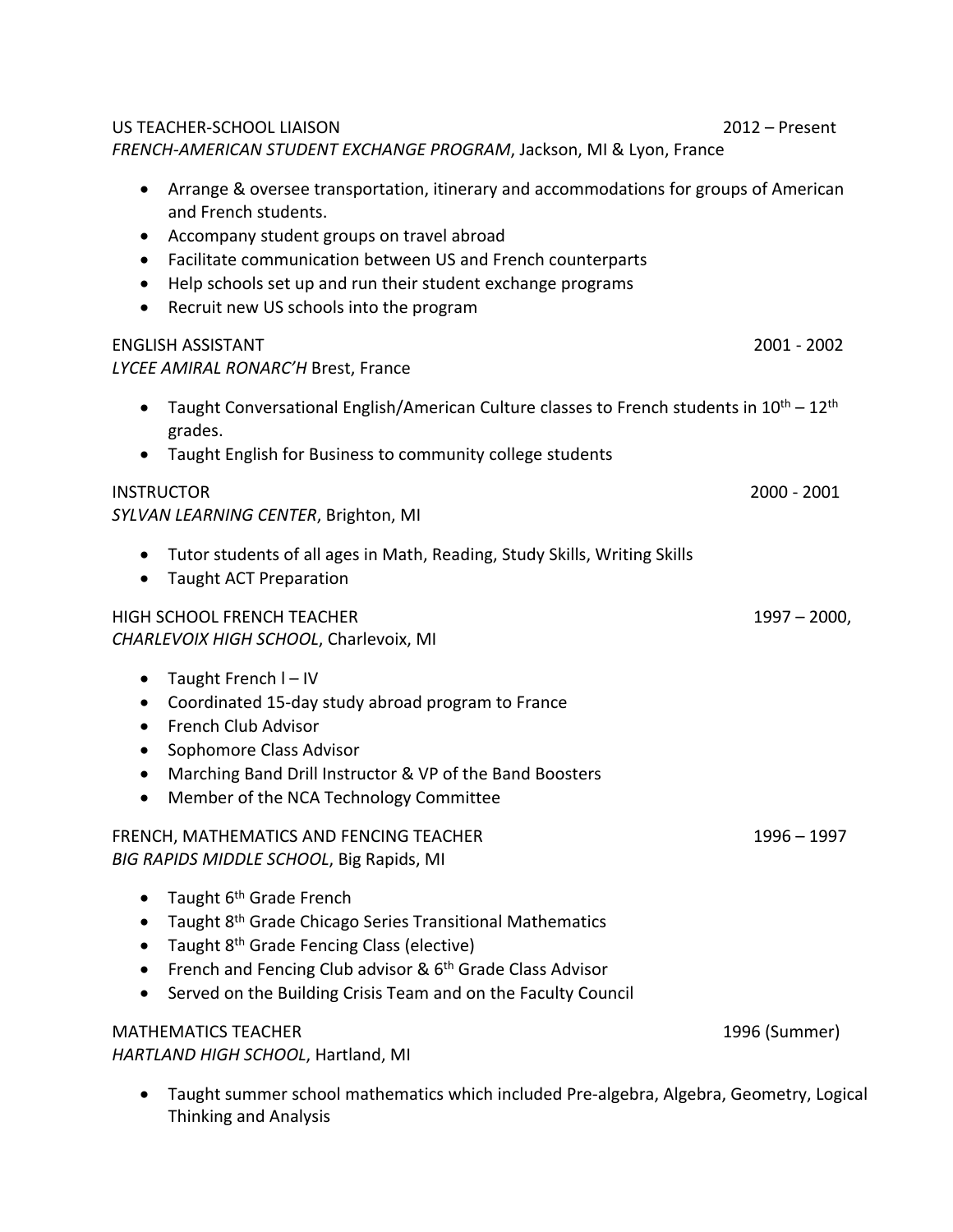BILINGUAL COUNSELOR AND TRAVEL FACILITATOR/MEDIATOR (VOLUNTEER) 1995 – 1996 LINDBOM ELEMENTARY SCHOOL, Brighton, MI French Back-to-Back Program

- Taught French
- Served as facilitator/mediator between host families and students in grades 4 -6 during a 3-week exchange program to Montmorency, France

## MATHEMATICS TEACHER 1996 (2<sup>nd</sup> Semester)

FOWLERVILLE HIGH SCHOOL, Fowlerville, MI

- Taught 2 sections of Applied Mathematics
- Taught 3 sections of Consumer Mathematics

#### FENCING INSTRUCTOR 1994-1995

CENTRAL MICHIGAN UNIVERSITY, Mt. Pleasant, MI

- Taught Beginning and Intermediate Fencing
- Graded tests and quizzes
- Maintained academic records

#### **FOREIGN STUDY AND TRAVEL**

- I'Université Catholique de I'Ouest in Angers, France (February June, 1993)
- *"Atelier de grammaire-niveau B1"(Alliance Française ), Paris, France* (July, 2010)
- *Le Seminaire de français de Chicago #2, Consulate General of French in Chicago* 36-hour workshop on French Language and Culture (summer 2011)
- France, Germany, Spain, Italy, Belgium, Denmark, Russia and Czechoslovakia
- Organized 8+ Cultural exchanges to France for Saline students
- Hosted 9 groups of French students visiting Saline
- Organized 2 joint trips to Montréal, Québec and Tadoussac, Québec, Canada for Saline High School students with Tecumseh High School students.

#### **References**

Available upon Request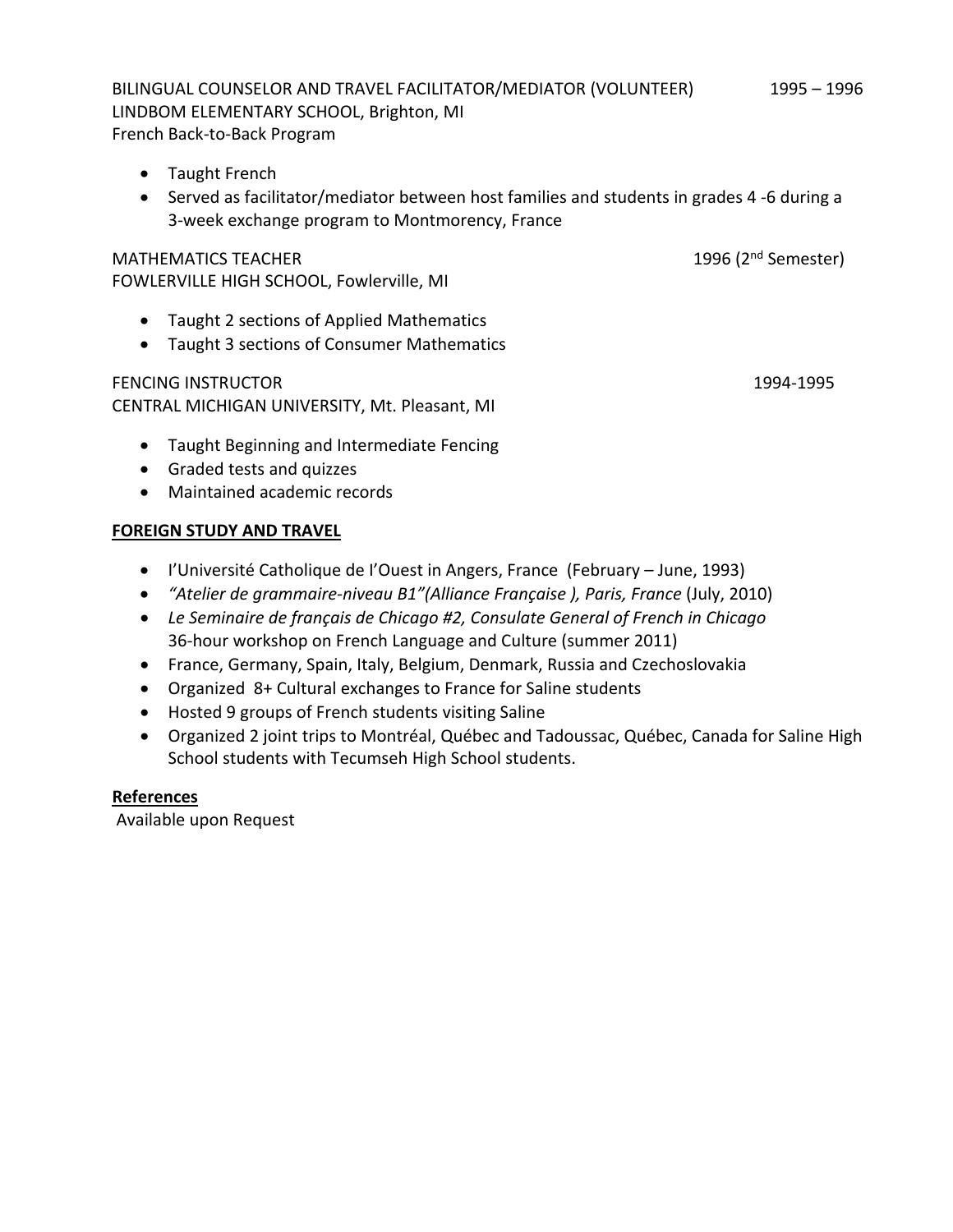#### Dexter Community Schools **Board of Education** Executive Summary and Recommendation

| Purpose:        | To update policies identifying compliance officers.                                                                                                                                                                                                                                                                                                                                                                                                                                                                                                                                                                                                                            |
|-----------------|--------------------------------------------------------------------------------------------------------------------------------------------------------------------------------------------------------------------------------------------------------------------------------------------------------------------------------------------------------------------------------------------------------------------------------------------------------------------------------------------------------------------------------------------------------------------------------------------------------------------------------------------------------------------------------|
| Explanation:    | Our current policies must be updated to include new<br>compliance officers, which are named in policy. Board Bylaw<br>0131.1 allows updates such as this to be done by simple<br>resolution instead of following the normal policy process.<br>Specifically, it states, "Technical corrections may also include<br>the updating of the named individuals in these policies where<br>the originally named individual no longer works for the<br>District or no longer works in the applicable position. Should<br>the Board choose to make such technical corrections, it may be<br>accomplished by resolution without going through the normal<br>policy adoption procedures." |
|                 | The only changes to these policies are the names of the<br>compliance officers.                                                                                                                                                                                                                                                                                                                                                                                                                                                                                                                                                                                                |
| Recommendation: | It is the recommendation of the Superintendent that the Board<br>of Education approve the update of compliance officers to<br>these policies.                                                                                                                                                                                                                                                                                                                                                                                                                                                                                                                                  |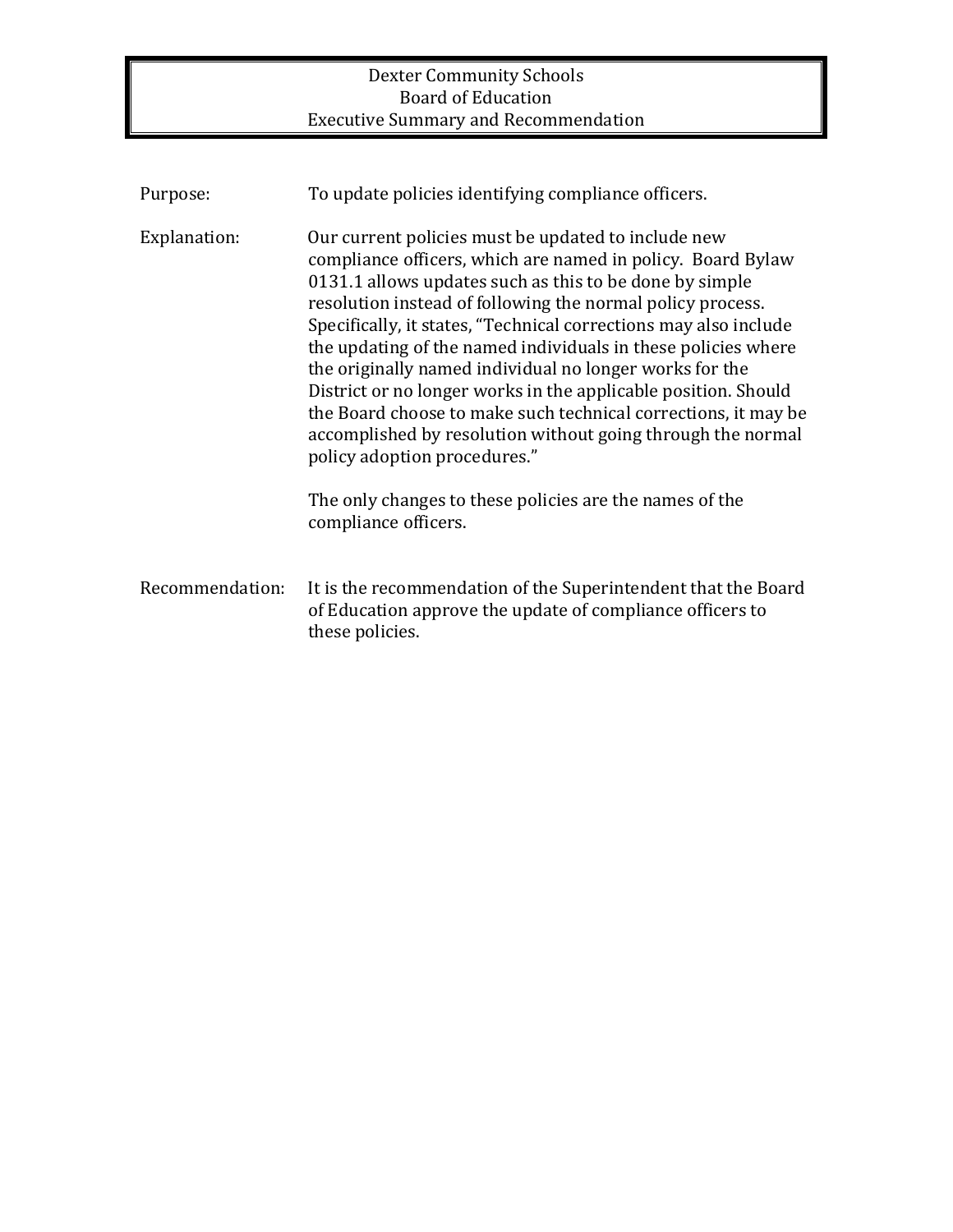#### **AT&T EASEMENT**

For one dollar and other valuable consideration the receipt of which is hereby acknowledged DEXTER COMMUNITY SCHOOLS, whose address is 7714 Ann Arbor Street, Dexter Michigan 48130, Grantor, hereby warrants, grants, and conveys to Michigan Bell Telephone Company, a Michigan Corporation, d/b/a AT&T Michigan, 444 Michigan Avenue, Detroit, Michigan, 48226, Grantee, its successors, assigns, lessees, licensees, and agents an easement (the "Easement") to construct, reconstruct, modify, supplement, maintain, operate any aboveground and/or underground facilities, add and/or remove facilities for the transmission of signals used in the provision of communication, video and/or information services and/or any other services or used for which such facilities may be used including but not limited to, equipment cabinets or enclosures and support posts or pads, cables, wires, pedestals or other above ground cable or wire enclosures, and other related or useful equipment, fixtures, appurtenances and facilities, equipment, marker posts, and electric power, which may from time to time be required, together with the right of ingress and egress for the purposes of this grant, in, under, upon, over and across the property of the Grantor (the "Property) located in Section 7, Township of Scio, T2S, R5E, County of Washtenaw, State of Michigan commonly known as Parcel ID: H08-07-200-003 and more fully described as follows:.

The Property is located and described on Exhibit "A" - attached hereto and made a part hereof.

The Easement is located and described as a strip of land 1 (one) rod in width, the centerline of which is 41.25 feet north of the centerline of Shield Road

Grantee hereby agrees to promptly restore in good and workmanlike manner all property damaged, destroyed or disturbed in connection with Grantee's construction, reconstruction, maintenance, operation, equipment relocation or removal activities under this Easement Agreement or the exercise of any other rights of Grantee under this Easement Agreement or the operation of any facilities, improvements or other items installed, constructed or placed by Grantee on the property. Grantee hereby agrees to indemnify and hold Grantor harmless from and against any and all damages, liabilities, claims and expenses, including but not limited to attorney's fees incurred by or asserted against Grantor which arise out of any personal injury or death or property damage arising out of any of Grantee's construction, reconstruction, maintenance, operation, removal or restoration activities under this Easement Agreement or the exercise of any other rights of Grantee under this Easement Agreement or the operation of any facilities, improvements or other items installed, constructed or placed by Grantee on the Property.

#### THIS DOCUMENT INCLUDES THE RIGHT TO ATTACH TO THE PEDESTRIAN WALKWAY/BRIDGE WHERE NECESSARY.

Should Grantor be required to conduct maintenance operations which may impact Grantee's above described facilities, Grantor shall provide reasonable advance written notice of such operations to:

> AT&T 550 N. Maple Road, 2<sup>nd</sup> Flr. Ann Arbor, MI 48104 ATTN: Legal Mandate Engineer

THIS GRANT IS hereby declared to be binding upon the heirs, successors, lessees, licensees, and assigns of the parties hereto.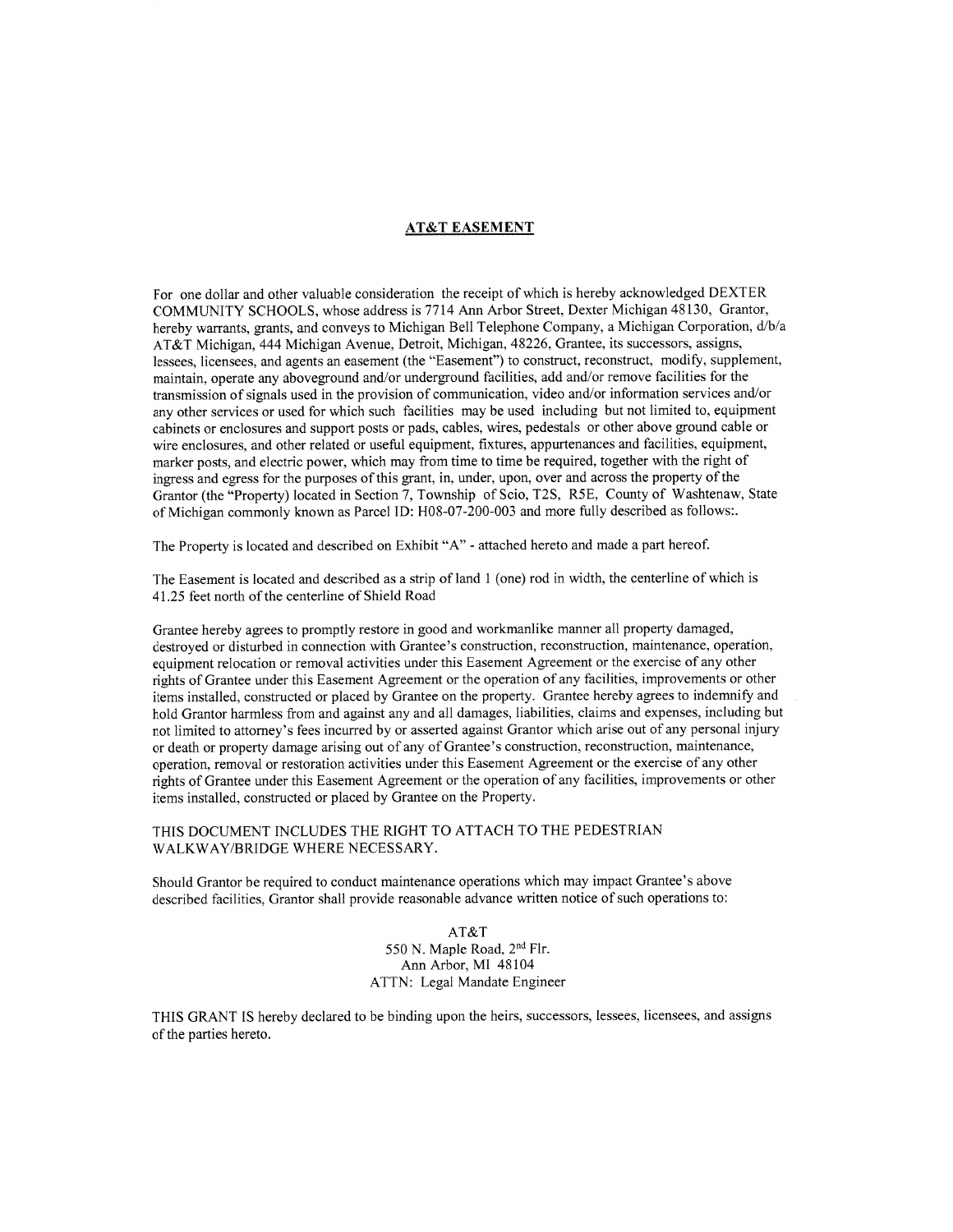This transfer is exempt from the Real Estate Transfer Tax pursuant to MCLA 207.505(a) and from the State Real Estate Transfer Tax pursuant to MCLA 207.526(a).

IN WITNESS WHEREOF, the undersigned have hereunto set hand and seal this day of

**GRANTORS:** 

DEXTER COMMUNITY SCHOOLS

 $Signed$ 

Printed

Title

**STATE OF MICHIGAN** 

COUNTY OF

| The foregoing instrument was acknowledged before me this | 2016<br>day of |  |
|----------------------------------------------------------|----------------|--|
|                                                          |                |  |

by the strategy of the strategy of the strategy of the strategy of the strategy of the strategy of the strategy of the strategy of the strategy of the strategy of the strategy of the strategy of the strategy of the strateg

of DEXTER COMMUNITY SCHOOLS.

Notary Public

County, Michigan

My Commission Expires

 $\sim$   $\sim$ 

Return to: Susan Sampier Right of Way Manager 54 N. Mill Street, Box #30 Pontiac, MI 48342

Drafted By: AT&T Legal Department 4H66, 2000 W. SBC center Dr. Hoffman Estates, IL 60196 Insertions by: Susan Sampier UT#A00E3J4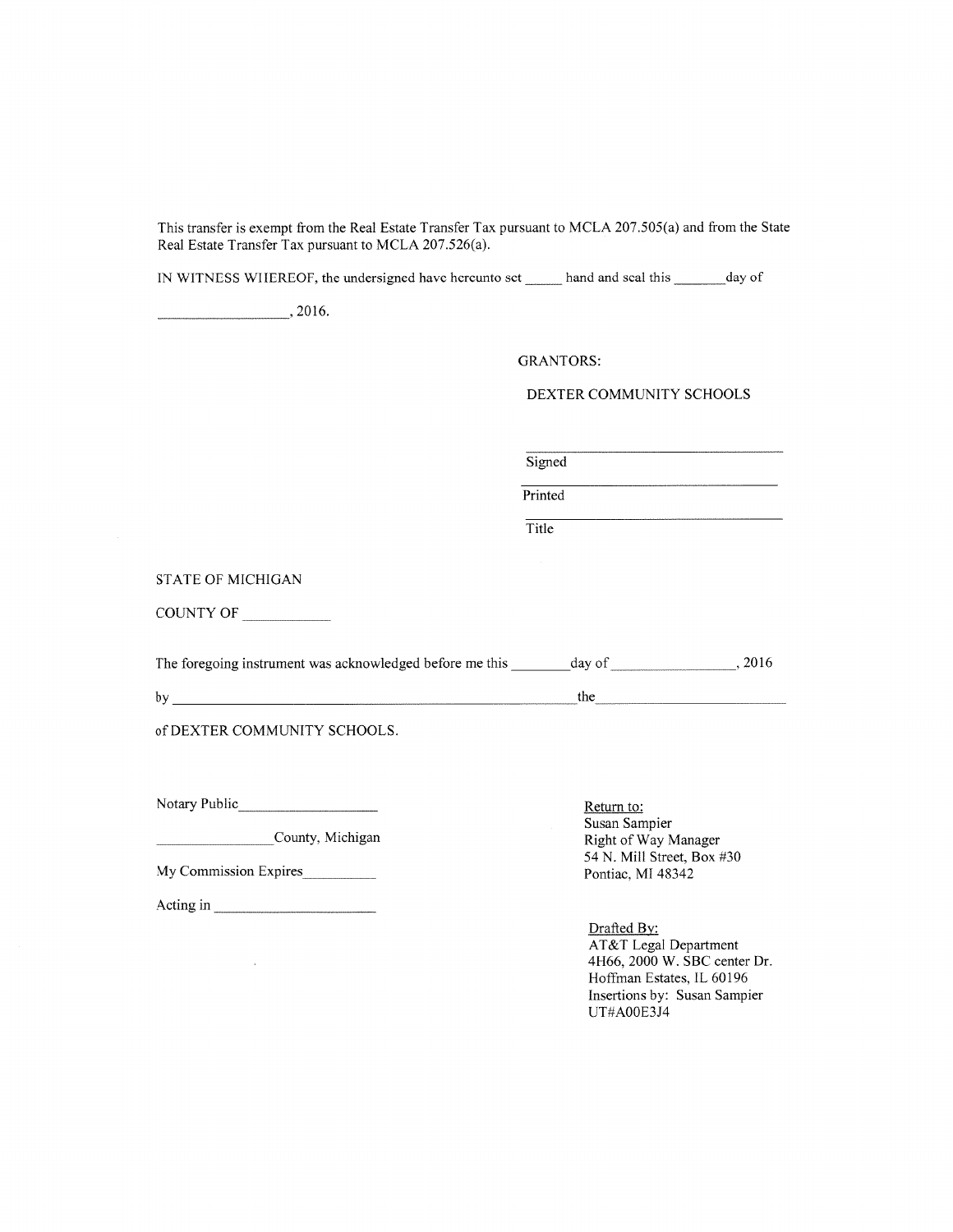#### EXHIBIT A

COM AT N 1/4 POST OF SEC TH S 88 DEG 39' W 525.35 FT IN N LINE OFSEC FOR A PL OF BEG, TH S 88 DEG 39' W 526.79 FT TH S 24 DEG 28' E 222.40 FT, TH S 5 DEG 19' E 351.32 FT, TH S 6 DEG 20' E 26.8 FT, TH N 88 DEG 26' E 415.04 FT IN CENT OF HWY, TH N 1 DEG 34' W 580.15 FT TO PL OF BEG, BEING A PART OF E 1/2 OF NW FRL 1/4, ALSO ALL LAND LYING BETWEEN THE NLY & SLY BOUNDARIES OF ABOVE DESCRIBED EXTENDED WLY TO MILL CREEK SEC 7 T2S-R5E 6.50 AC.

AKA: 8100 SHIELD ROAD

 $\frac{1}{\sqrt{2}}$  , as  $\sim 10^{-10}$ 

PARCEL ID: H-08-07-200-003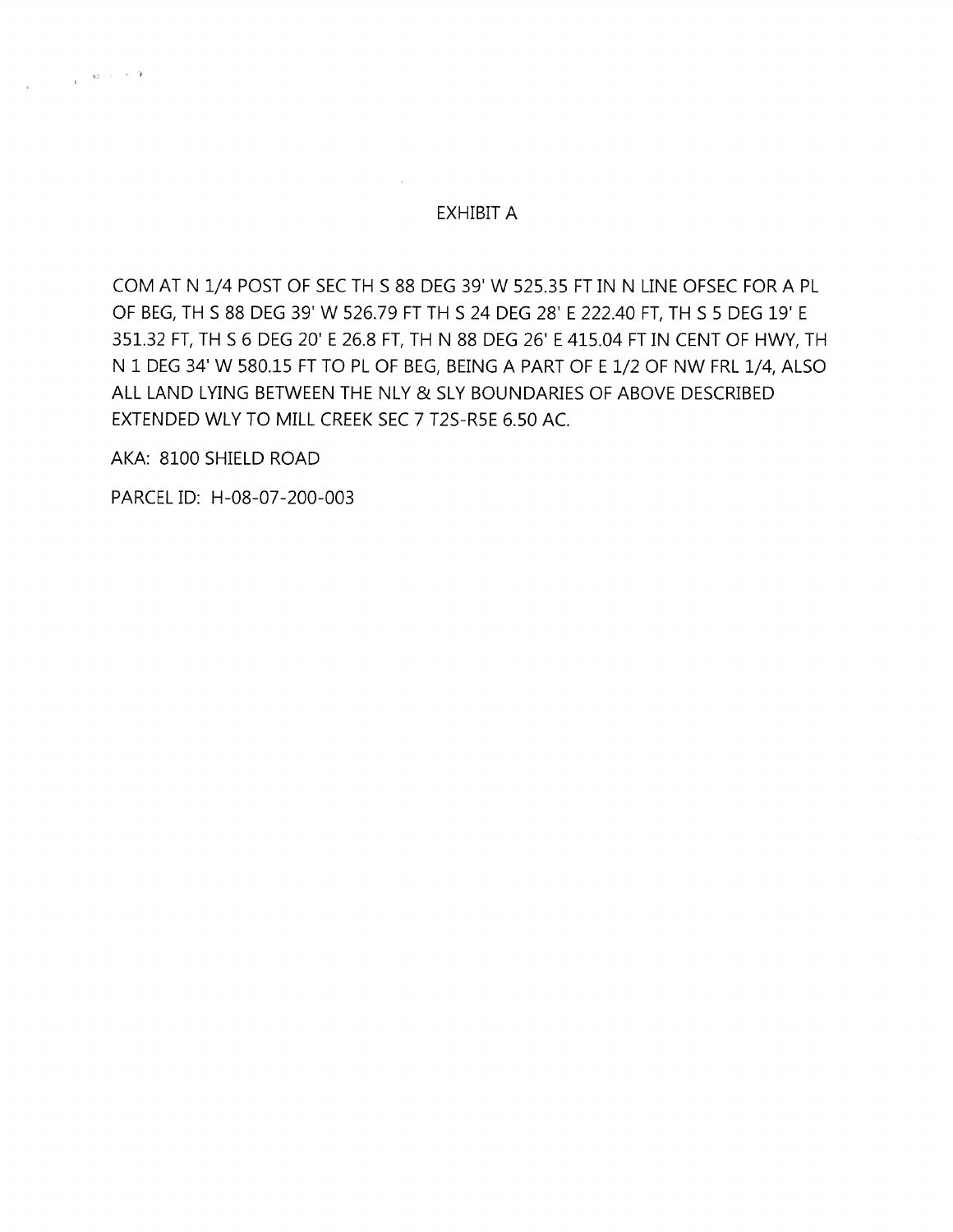#### **AT&T EASEMENT**

For one dollar and other valuable consideration the receipt of which is hereby acknowledged DEXTER COMMUNITY SCHOOLS, whose address is 7714 Ann Arbor Street, Dexter Michigan 48130, Grantor, hereby warrants, grants, and conveys to Michigan Bell Telephone Company, a Michigan Corporation, d/b/a AT&T Michigan, 444 Michigan Avenue, Detroit, Michigan, 48226, Grantee, its successors, assigns, lessees, licensees, and agents an easement (the "Easement") to construct, reconstruct, modify, supplement, maintain, operate any aboveground and/or underground facilities, add and/or remove facilities for the transmission of signals used in the provision of communication, video and/or information services and/or any other services or used for which such facilities may be used including but not limited to, equipment cabinets or enclosures and support posts or pads, cables, wires, pedestals or other above ground cable or wire enclosures, and other related or useful equipment, fixtures, appurtenances and facilities, equipment, marker posts, and electric power, which may from time to time be required, together with the right of ingress and egress for the purposes of this grant, in, under, upon, over and across the property of the Grantor (the "Property) located in Section 7, Township of Scio, T2S, R5E, County of Washtenaw, State of Michigan commonly known as Parcel ID: H08-07-200-015 and more fully described as follows:.

The Property is located and described on Exhibit "A" - attached hereto and made a part hereof.

The Easement is located and described as a strip of land 1 (one) rod in width, the centerline of which is 41.25 feet north of the centerline of Shield Road

Grantee hereby agrees to promptly restore in good and workmanlike manner all property damaged. destroved or disturbed in connection with Grantee's construction, reconstruction, maintenance, operation, equipment relocation or removal activities under this Easement Agreement or the exercise of any other rights of Grantee under this Easement Agreement or the operation of any facilities, improvements or other items installed, constructed or placed by Grantee on the property. Grantee hereby agrees to indemnify and hold Grantor harmless from and against any and all damages, liabilities, claims and expenses, including but not limited to attorney's fees incurred by or asserted against Grantor which arise out of any personal injury or death or property damage arising out of any of Grantee's construction, reconstruction, maintenance, operation, removal or restoration activities under this Easement Agreement or the exercise of any other rights of Grantee under this Easement Agreement or the operation of any facilities, improvements or other items installed, constructed or placed by Grantee on the Property.

#### THIS DOCUMENT INCLUDES THE RIGHT TO ATTACH TO THE PEDESTRIAN WALKWAY/BRIDGE WHERE NECESSARY.

Should Grantor be required to conduct maintenance operations which may impact Grantee's above described facilities, Grantor shall provide reasonable advance written notice of such operations to:

> AT&T 550 N. Maple Road, 2<sup>nd</sup> Flr. Ann Arbor, MI 48104 ATTN: Legal Mandate Engineer

THIS GRANT IS hereby declared to be binding upon the heirs, successors, lessees, licensees, and assigns of the parties hereto.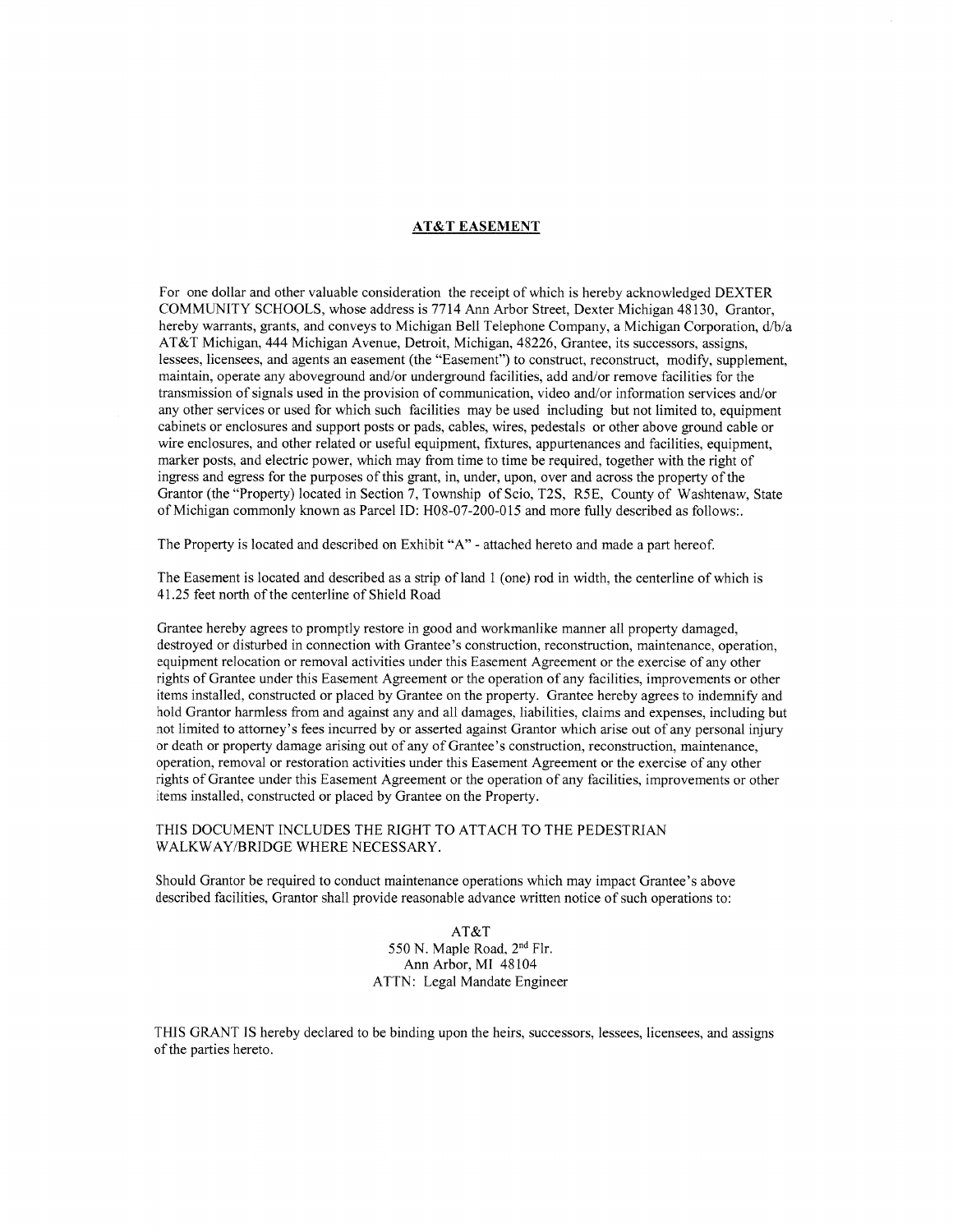This transfer is exempt from the Real Estate Transfer Tax pursuant to MCLA 207.505(a) and from the State Real Estate Transfer Tax pursuant to MCLA 207.526(a).

IN WITNESS WHEREOF, the undersigned have hereunto set hand and seal this day of

 $\overline{\phantom{1}}$ , 2016.

**GRANTORS:** 

DEXTER COMMUNITY SCHOOLS

Signed

Printed

 $Title$ 

**STATE OF MICHIGAN** 

COUNTY OF

The foregoing instrument was acknowledged before me this day of 3016

 $by$ 

of DEXTER COMMUNITY SCHOOLS.

Notary Public

County, Michigan

My Commission Expires

Return to: Susan Sampier Right of Way Manager 54 N. Mill Street, Box #30 Pontiac, MI 48342

<u>the the contract of the contract of the contract of the contract of the contract of the contract of the contract of the contract of the contract of the contract of the contract of the contract of the contract of the contr</u>

Drafted By: AT&T Legal Department 4H66, 2000 W. SBC center Dr. Hoffman Estates, IL 60196 Insertions by: Susan Sampier UT#A00E3J4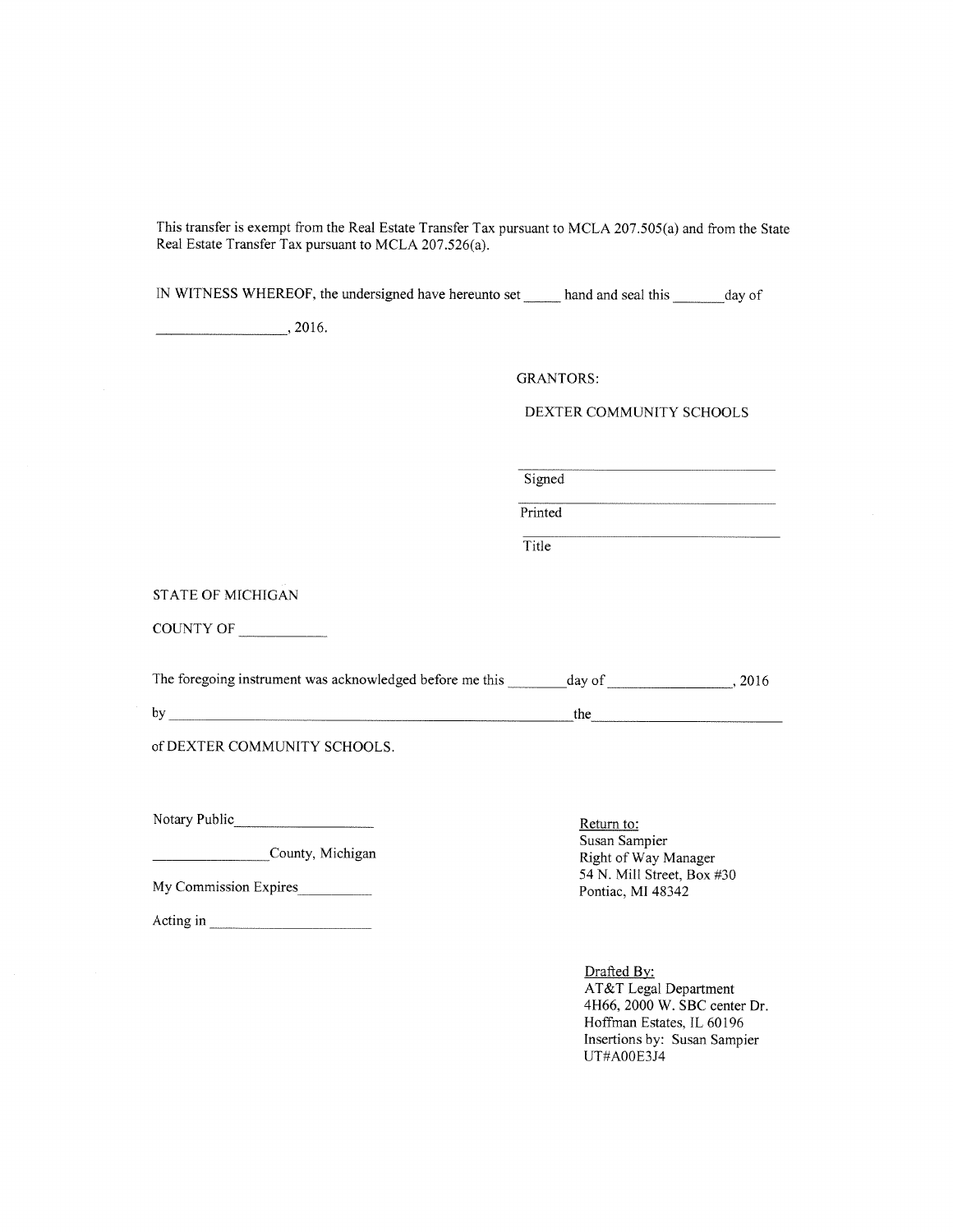#### **EXHIBIT A**

COM AT E 1/4 COR SEC 12, T2S, R4E, LIMA TWP; TH N 02-16-46 W 2014.91 FT ALG EAST LINE OF SEC 12, ALSO BEING WEST LINE OF SEC 7, T2S, R5E, SCIO TWP; TH N 88-32-26 E 1515.98 FT; TH CONT N 88-23-01 E 276.62 FT TO POB; TH N 01-36-59 W 33 FT; TH N 30-00-00 E 70.46 FT; TH N 88-23-01 E 176.11 FTTO CNTRLINE OF MILL CRK; TH S 16-26-31 W 97.82 FT ALG CNTRLINE OF MILL CRK; TH S 88-23-01 W 182.72 FT TO POB. .40 AC. SPLIT ON 07/28/2011 FROM H -08-07-200-004 INTO H-08-07-200-015 & -016

 $\lambda_{\rm{max}}$ 

PARCEL ID: H-08-07-200-015 (VACANT LAND)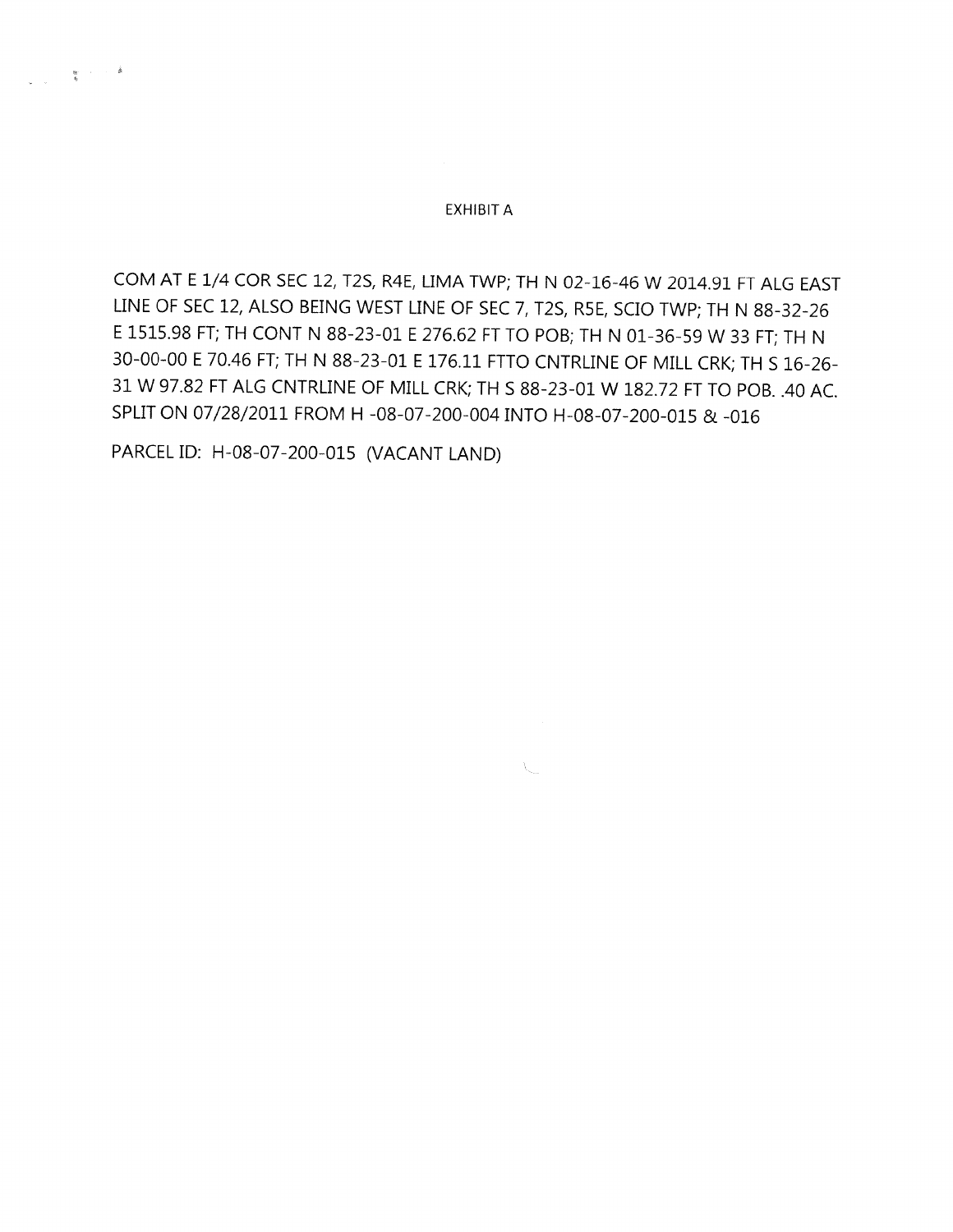

# **Dexter Community Schools Nice Job Notes**

**May 2016**

**Joel Anderson (2) Diana Arbas Julia Arbour (2) Frances Bastion Melissa Bates Chris Benson Jami Bronson Lisa Burgess (2) Brandon Case (3) Stacy Cook (2) Becky Cudini (2) Jeff Dagg Zach Deryke Melanie Dever (3) Jenn Drenner D'Ann Dunn Joanne Early Kim Easterday (2) Jason Elmy (3) Mary Elordi (2)** 

**Sara Fisk Debbie Gallaher Dawn Gilbert Kimberly Gillow Rob Grams (2) Amy Grant (2) Tammy Gregory (2) Katie Heikkila (2) Megan Hendricks (2) Melinda Hieber Jeremy Hilobuk (2) Lisa Himle Leslie Hite (3) Don Holiday Abby Holland Samantha Jones Amara Karapas (3) Annie Kelley (2) Cassy Korinek Nicole Leonard**

**Julie Liskiewicz (2) Aric Manley Andrea Maples Craig McCalla (2) Janet Mead (3) Theresa Nelligan Meredith Nickerson Kristine O'Day Linda Paciorka Mark Rakowski Amy Raus Lyn Rider Tech Department Lauren Thompson Mr. Santor Rich Schlanderer (2) Lynnette Schwartzenberger (2) Katie See Mary Jo Sinelli (3)** 

**Cheri Sing (2) David Sinopoli (2) Vicki Sipple Julie Snider (3) Ryan Spencer (6) Paula Staebler Jack Stearns (3) Lauren Straub Kristin Tomczak (2) Christian Vaughn Leigh Vaughn (2) Karen Walls (2) Rod Whitlock Angie Williams Colleen Winder**

# $MAY = 103$

# **RUNNING TOTAL = 33,505**